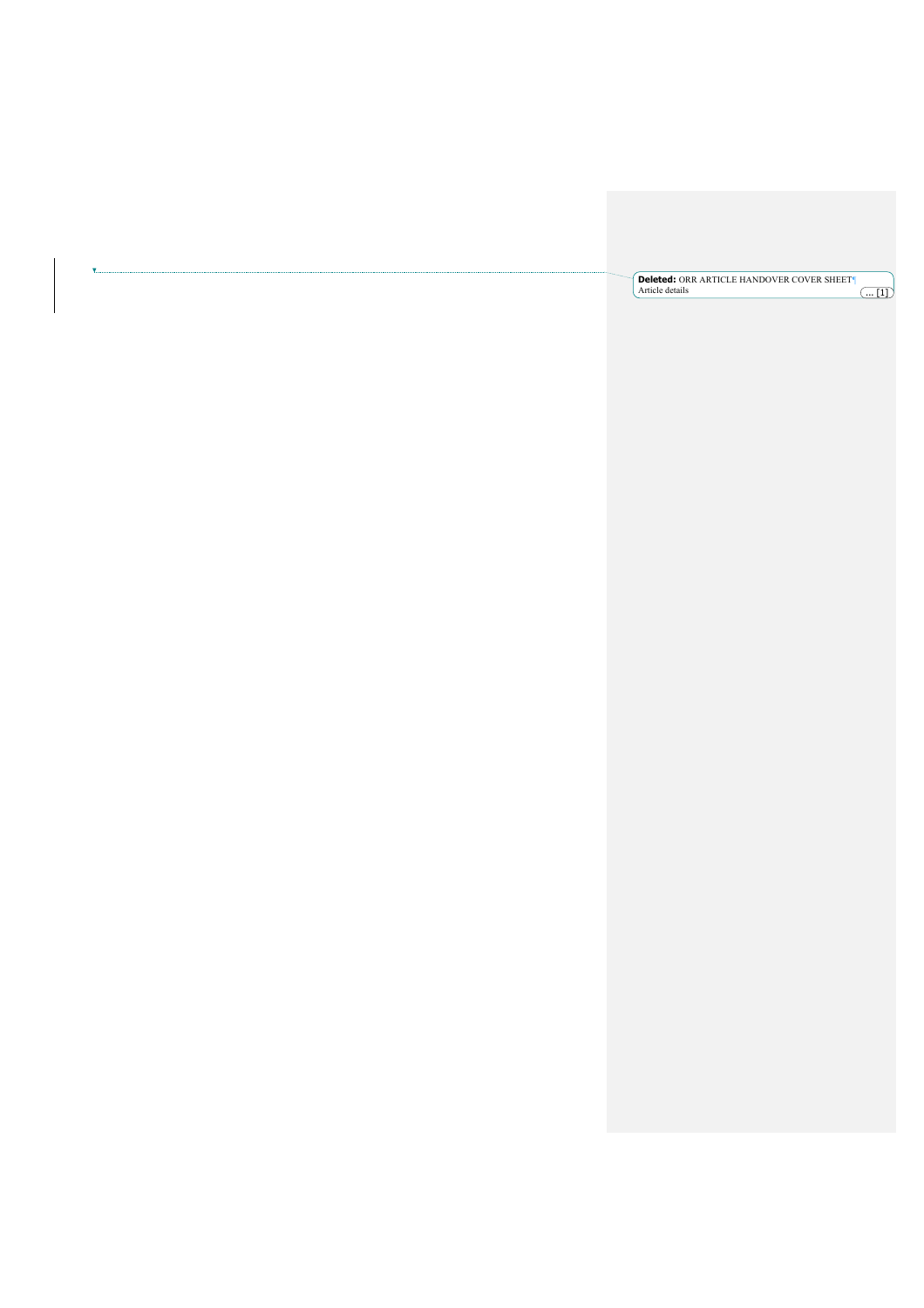# **Extreme Speech, Democratic Deliberation, and Social Media**

#### Jeffrey W. Howard

| Abstract:                                                                                      |
|------------------------------------------------------------------------------------------------|
|                                                                                                |
| Social media are now central sites of democratic discourse among citizens. But are some        |
|                                                                                                |
| contributions to social media too extreme to be permitted? This entry considers the            |
|                                                                                                |
| permissibility of suppressing extreme speech on social media, such as terrorist propaganda     |
|                                                                                                |
| and racist hate speech. It begins by considering the argument that such restrictions on speech |
|                                                                                                |
| would wrong democratic citizens, violating their freedom of expression. It proceeds to         |
|                                                                                                |
| investigate the moral responsibilities of social media companies to suppress extreme speech,   |
|                                                                                                |
| and whether these ought to be enforced through the law. Finally, it explores an alternative    |
|                                                                                                |
| mechanism for combatting extreme speech on social media—counter-speech—and evaluates           |
|                                                                                                |
| its prospects.                                                                                 |
|                                                                                                |
| Keywords:                                                                                      |
|                                                                                                |
| extreme speech; freedom of expression; deliberative democracy; social media; content           |
|                                                                                                |
| moderation; incitement; hate speech; counter-speech                                            |
|                                                                                                |

### Introduction

Deliberation among citizens is a touchstone of contemporary normative democratic theory. For better or worse, online networks are now the principal site of civic deliberation. What the coffee house was to the public sphere in the eighteenth century (Habermas 1962), social media surely is to the twenty-first. Peer-to-peer sharing platforms have achieved an amplification of ordinary citizens' voices in a manner unthinkable just a few years ago. In everyone's pocket is a device enabling countless encounters with one's fellow citizens, on anything and everything of public political concern. Citizens who, in an earlier era, would have had their views on some policy matter heard by just their neighbours can now find their speech re-tweeted to millions.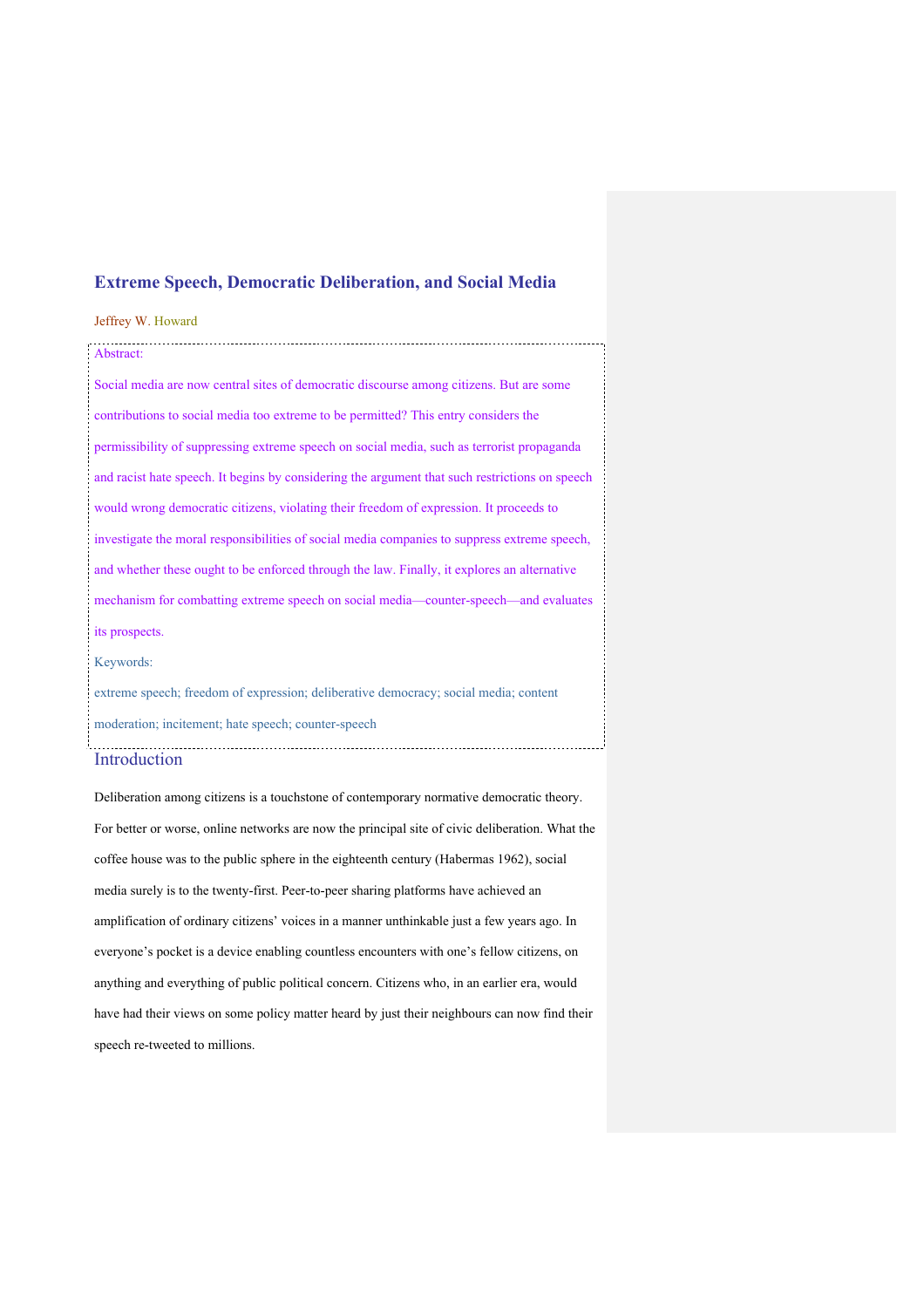The fact that social networks constitute a central site of democratic discourse seems to militate against the legal regulation of speech on these platforms. A central commitment of deliberative democracy is precisely that it ought to be an open exchange of citizens' authentic convictions. This democratic argument looms large in the scholarly literature on freedom of speech, sitting prominently alongside a raft of other arguments that aim to protect citizens' right to express their viewpoints (and hear the viewpoints of others). From this position, it seems to follow that *indirectly* suppressing citizens' speech—by legally commanding social media companies to do so through their content moderation practices—cannot be morally justified.

Yet the very amplification of varied voices that social media make possible—and that fuels optimistic sentiments about the democratizing power of the internet—has a dark side. Hateful speakers, hostile to the values of free and equal citizenship that underpin liberal democracy, can weaponize these platforms to cause a wide variety of harms. Racist conspiracy theories have inspired mass shootings around the globe, just as online sermons advocating religious extremism have encouraged suicide attacks. Given the state's duty to protect its citizens from wrongful harm, cases like these motivate the argument for restricting extreme speech on social media—controversially, by requiring social media companies to purge such content from their platforms.

This chapter examines the state of the debate on the fraught question of whether extreme speech should be suppressed or otherwise legally combatted on social media, or whether doing so would be incompatible with fundamental principles of democracy and free speech. I begin by reviewing the argument that freedom of expression, properly understood, protects a wide range of extreme speech, such as terrorist incitement and hate speech. Central to this discussion is the aforementioned thesis that *because* social media constitute a crucial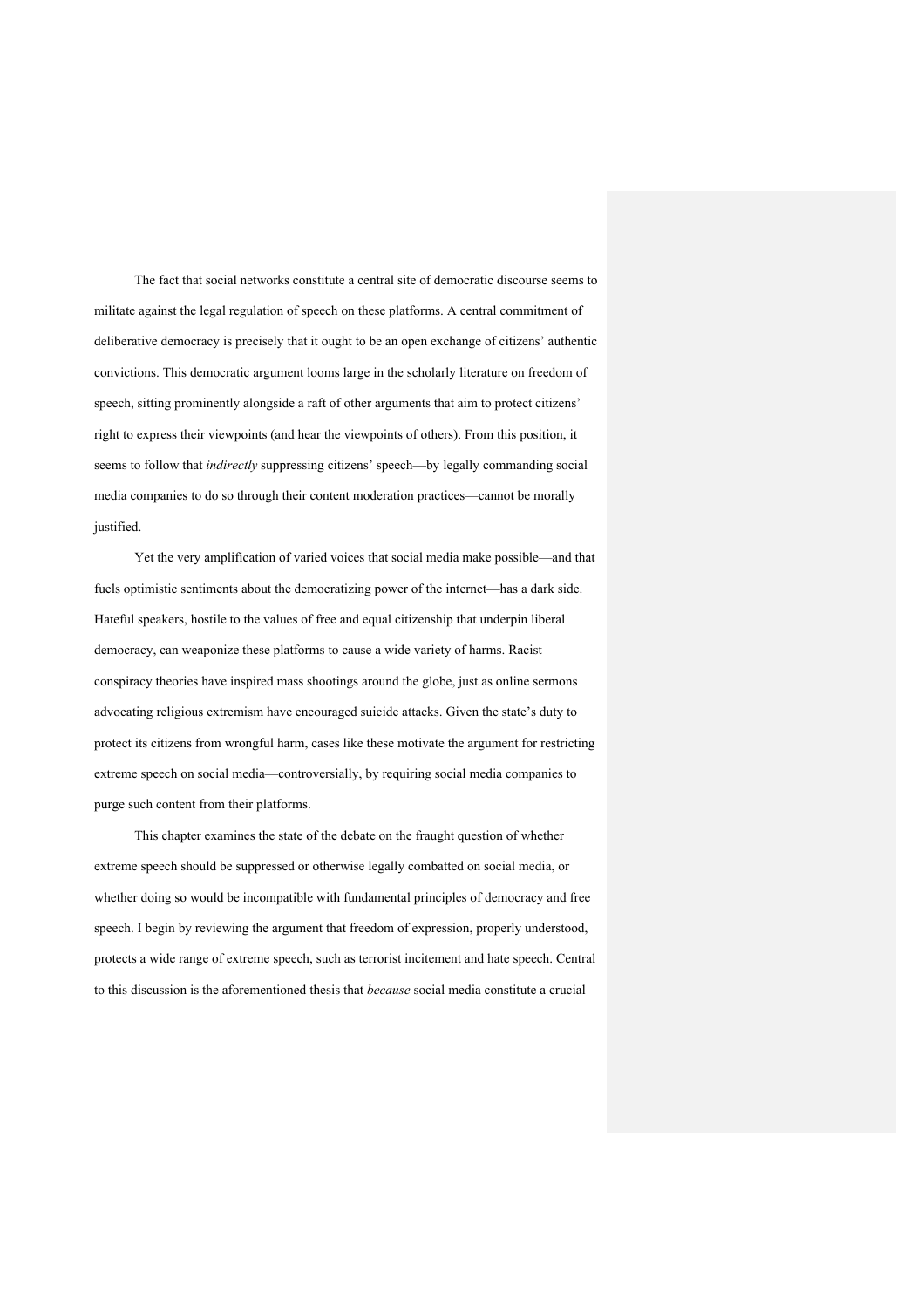venue of democratic discourse, it is all the more important that citizens be free to express their views, however noxious.

The next section turns to the moral and legal responsibilities of social media companies regarding extreme speech. Even if, as I believe, individual speakers have no right to propagate extremist content online (such that individual criminal or civil liability for such speech could, in principle, be justified), it does not follow that social media companies should be legally subjected to a duty to remove such content. A recurrent complaint is that because social media networks are mere platforms on which users post their own content, it would be perverse to hold these companies responsible as if they were publishers. After exploring the extremely young philosophical debate on this difficult question, I explore various philosophical challenges that arise in the course of specifying an adequate regulatory model.

The final section then explores what measures there are for combatting extreme speech online beyond the legal regulation of social media networks. One ubiquitous suggestion in the scholarly literature on freedom of expression—one with deep affinities with the ideal of democratic deliberation—is that the best way to combat extreme speech is not to ban it, but rather to argue back through *counter-speech*. This proposal raises the question of who, exactly, ought to argue back against extremist voices, how they ought to go about it, and why it is reasonable to demand of them that they do it. I explore both state-centric and citizen-centric responses to this question in the scholarly literature. And I discuss how to think about the policy choice between banning extremist content and permitting it so it can be challenged.

Too extreme for democratic discourse? Extreme speech and the right to freedom of expression

Before we can assess what moral duties social media companies might have to combat extreme speech, we need to assess its normative status. Is it the kind of speech that is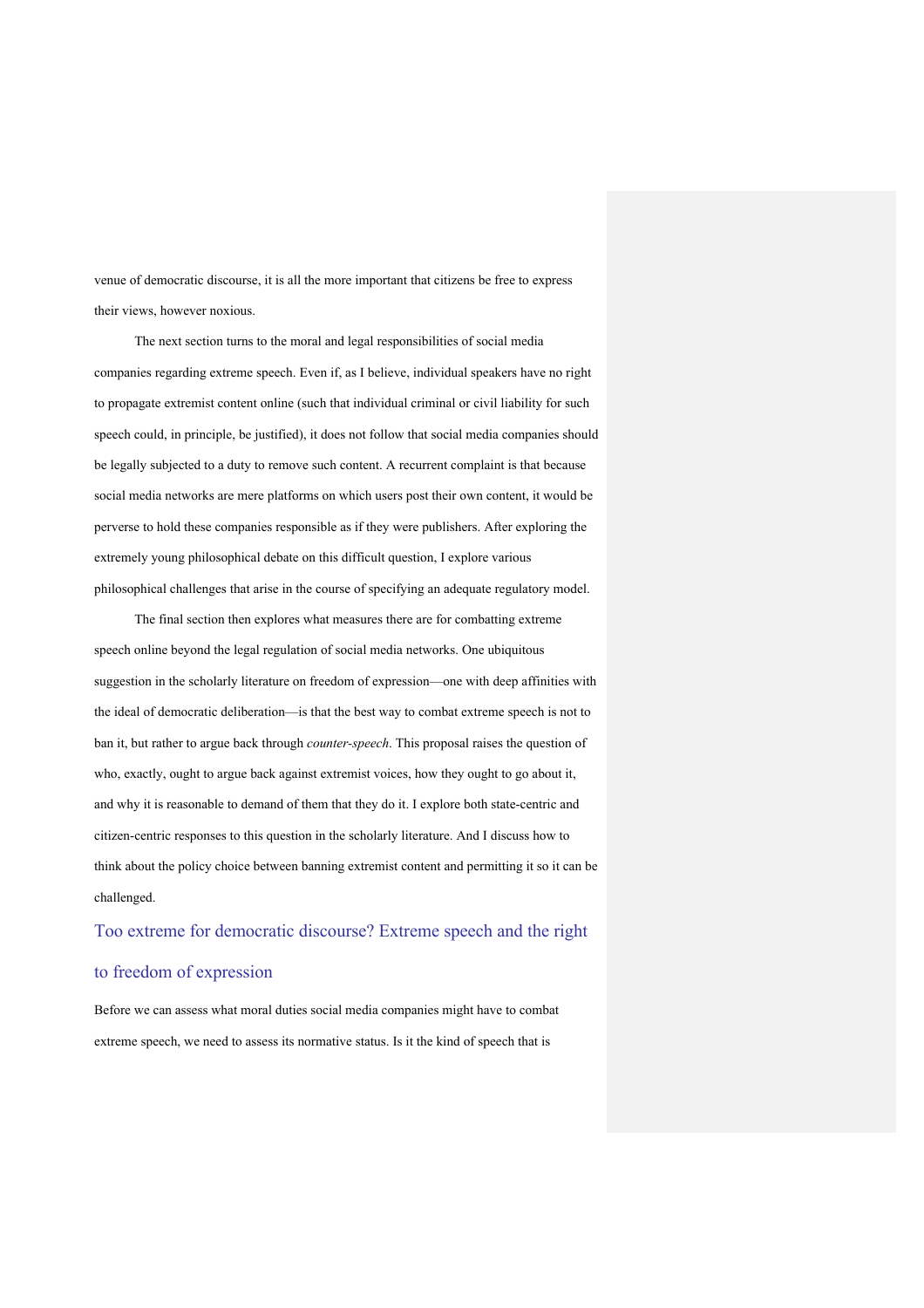protected by the moral right to freedom of expression? If so, then while private companies may decide that it has no place on their platforms, they cannot be forced by law to suppress it. Thus, before we can turn to the issue of what social media companies can be forced to do, one needs to set the stage for that discussion by rehearsing a set of debates over the limits of free speech.

Few believe that freedom of speech is *absolute*; all accept that some speech—be it soliciting a hitman to kill one's nemesis, or intentionally libelling a private citizen to destroy his reputation and livelihood—does not fall under the protective ambit of the right to freedom of expression. Yet liberal democracies disagree about whether speech that exhibits contempt for the values of liberal democracy itself—so-called *extreme speech*—is protected by a properly constituted principle of free speech.<sup>1</sup>

What is extreme speech? The phrase is a common one in the scholarly literature (e.g. Weinstein and Hare 2009), naming speech that expresses hostility to basic commitments of liberal democracy. The most basic subcategory of extreme speech is speech that incites violence and other serious violations of fundamental rights—what I have elsewhere called *dangerous speech* (Howard 2019b; following Benesch 2012). In the UK, for example, there is legislation forbidding the encouragement of terrorism (even implicitly, through speech 'glorifying' past terrorist acts) (Barendt 2009; Choudhury 2009). Under this law, British citizens have been arrested for tweeting praise of the Islamic State of Iraq and Syria (ISIS) and Al-Qaeda (Press Association 2016). Contrast this with the United States, where the Supreme Court has held, since 1969, that speech advocating criminal violence and other lawbreaking is constitutionally protected as free speech—except in emergency cases, in which speech is *intended* and *likely* to lead *imminently* to illegal conduct (*Brandenburg v. Ohio* 395 U.S. 444, 1969). Because online content seldom incites violence *imminently*, as there is time for the audience to ponder whether to act on its exhortations, vast swaths of

**Commented [FB1]:** Typesetter: please hyperlink.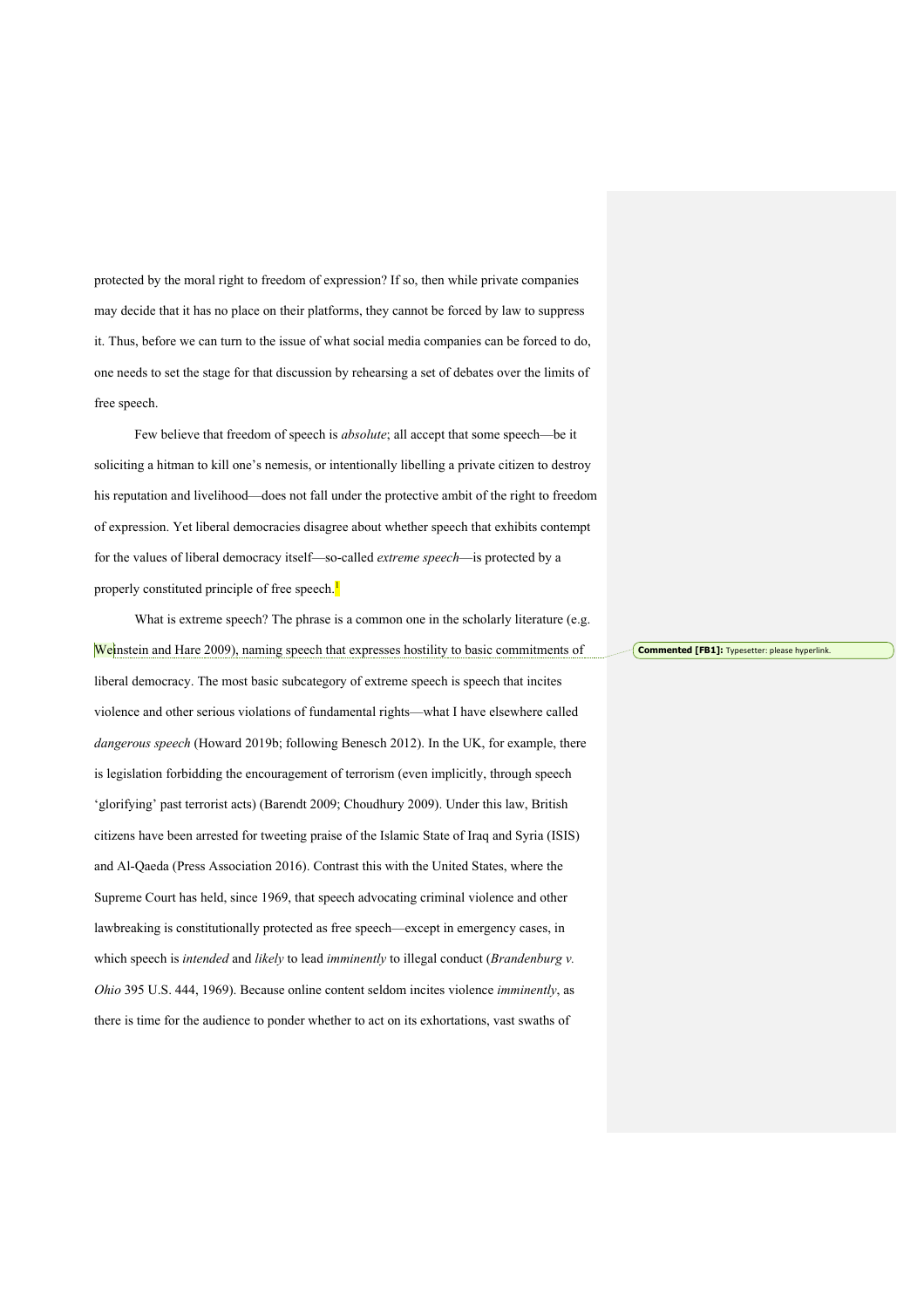terrorist propaganda is held protected in the United States (see Tsesis 2017, who thinks this is partly mistaken, for discussion).

The same divergence between democracies is on display with respect to the overlapping subcategory of so-called *hate speech*, that is, expressions of hatred toward vulnerable groups.2 I call it an *overlapping* category, since a principal reason to be concerned about hate speech is precisely that it can inspire violence (see Howard 2019a: 104, 2019b) though the empirical assumption on which this hypothesis rests is controversial (Heinze 2016: 125ff). This is only one rationale for restricting hate speech, where harm is caused via an intervening agent. But hate speech can also cause harm directly (see Schauer 1993 for this distinction). For example, some hate speech takes the form of intimidating threats or harassment, constituting an especially objectionable form of such speech (Delgado 1982; Howard 2019a: 101–102). Further, hate speech directly communicated to vulnerable groups can also be objectionable because it undermines the assurance of dignity and equal standing (Waldron 2012). The internet contains both forms of hate speech, and has a distinctive capacity to propel and prolong their harms when contrasted with offline hate speech. (For discussion of the distinctive power of hate speech online, see Tsesis 2001; Delgado and Stefanic 2014; Cohen-Almagor 2015**;** Brown 2018).

Notwithstanding the harms it may cause, is extreme speech protected by the moral right to free speech? $3^{\circ}$  The standard way to answer this question is to review the arguments that serve to justify the moral right to free speech, and then ask whether those arguments count in favour of including extreme speech within the right's ambit (Howard 2019a: 96). For the purposes of this entry, I will focus on arguments that relate to democracy, and in particular that appeal to the idea of *democratic legitimacy*. I suggest that these arguments do not supply decisive protection for extreme speech; we would not wrong democratic citizens by restricting extreme speech on social media.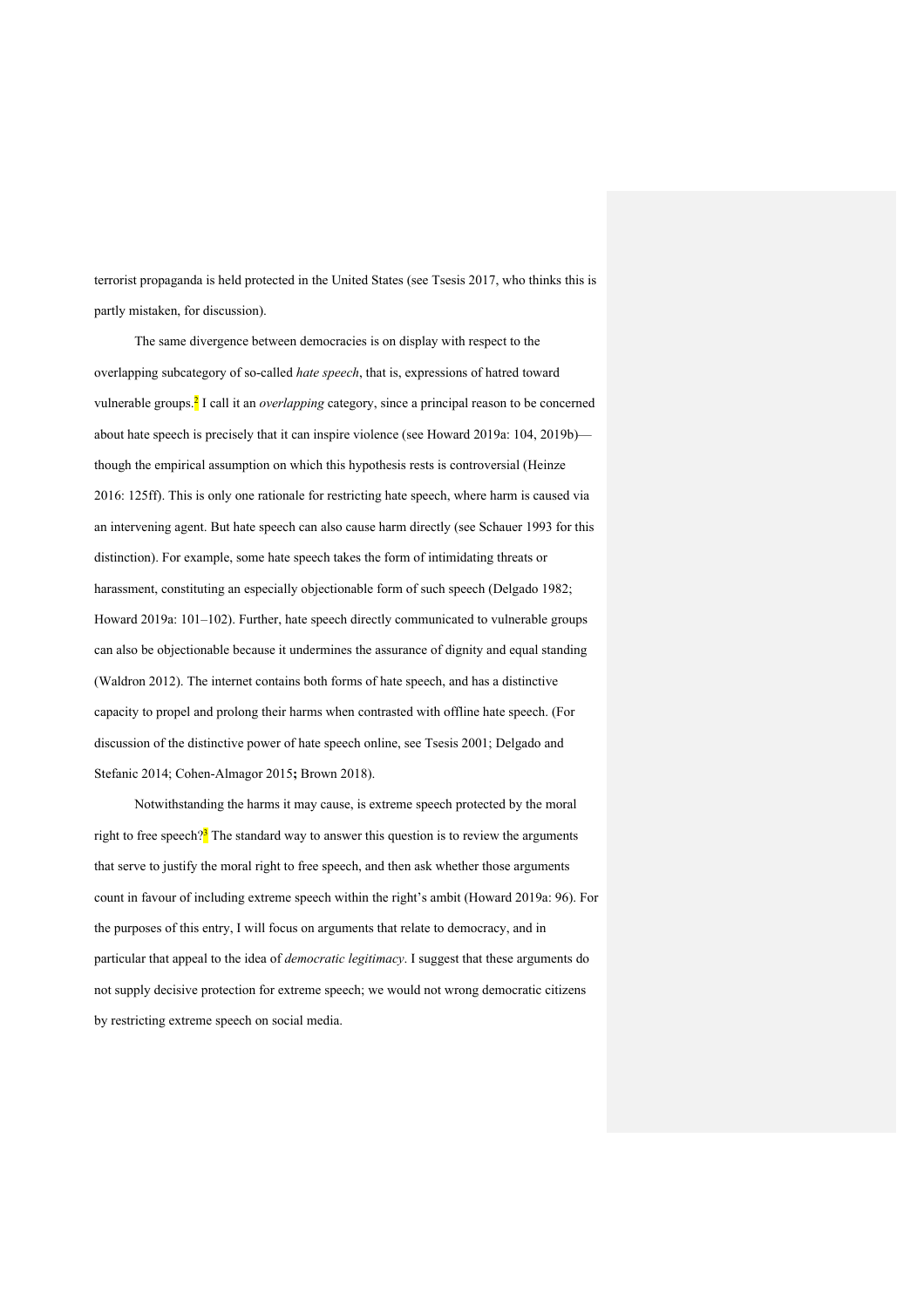According to deliberative democrats, the legitimacy of laws flows from the fact that those laws were conceived in a process of open debate among citizens (e. g. Cohen 1989; Habermas 1992). This debate has both non-instrumental and instrumental value (Gutmann and Thompson 2004). The non-instrumental value of the deliberation inheres in the value of respecting our fellow citizens' equal moral status. By permitting one another to speak—and listening to one another—on questions of public concern, we respect each other as possessing the capacity for judgement over complex questions of public concern. Further, we respect each other as agents who are entitled to a justification for the coercion that is exercised over us. The instrumental value of deliberation inheres in the way it improves the quality of policy outcomes—for example, by enabling decision-making to incorporate the diversity of citizens' perspectives (Landemore 2012).

An apparent implication of this view is that the *legitimacy* of democratic decisions by which we might mean either the permissibility of their enforcement, or their morally binding, authoritative status—is attenuated as more citizens are prevented from expressing their convictions (however wrongheaded) in democratic discourse. This view has been defended, in subtly different forms, by a wide array of scholars (Brettschneider 2012; Heinze 2016; Heyman 2009, Meiklejohn 1948, 1960; Post 1991, 2009, 2011; Sunstein 1993; Weinstein 2009). On this view, contributions to public discourse cannot be supressed simply because of their hateful or extreme character. As Ronald Dworkin puts the point, 'The majority has no right to impose its will on someone who is forbidden to raise a voice in protest or argument or objection before the decision is taken' (2009: vii). If social media are together a central forum of democratic discourse, then, it follows that governmentally imposed, viewpoint-based restrictions on what can be said on these platforms are undemocratic.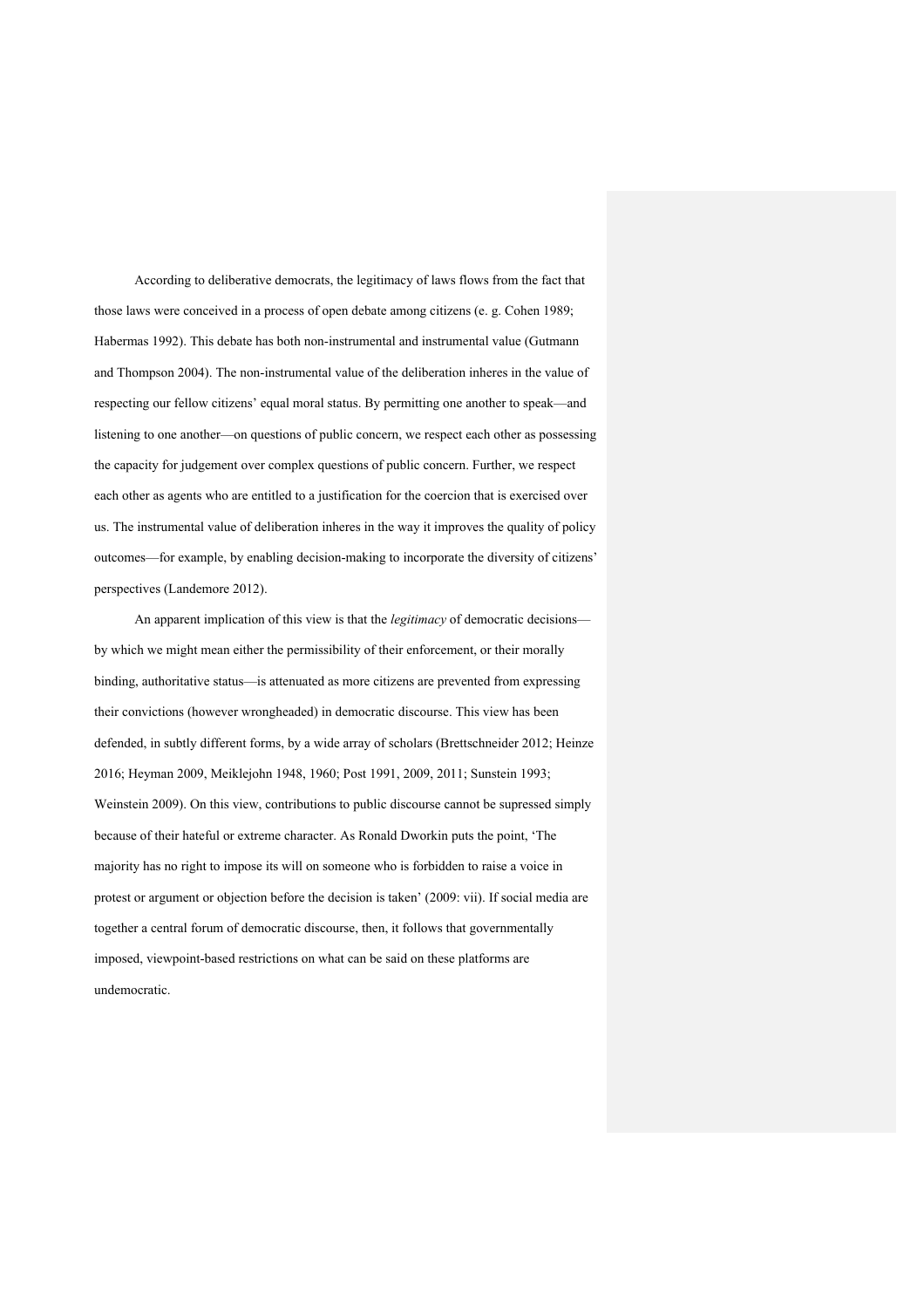What should we make of this family of arguments? Consider the non-instrumental variation of the argument first. One possible reply is to grant that limiting extreme speech diminishes the democratic character of a polity, but to insist that this loss can be justified. Perhaps we *pro tanto* wrong extreme speakers by suppressing their speech, or indeed wrong *all citizens*, given everybody's interest in maximal democratic legitimacy, but this, all things considered, can be justified, given the comparable importance of preventing serious harm. So, for example, when we stop terrorists from advocating terrorism by enacting statutes restricting such advocacy, we do something wrong, but it might be justified nonetheless. $4$ 

Another possible reply is that even if limiting extreme speech diminishes democracy, this need not commit any *pro tanto* wrong at all, as not all instances of democracy have noninstrumental value (Beerbohm 2012: 36). So, for example, Jonathan Quong notes that when we are determining whether a moral right protects a particular action, we must 'ask whether the particular act that is alleged to be protected by a right is consistent with the overall moral ideal which the system of rights is meant to uphold' (2010: 308; see also Waldron 1989: 518). Because extreme speech expresses hostility towards the system of rights, on this view, it is not protected. A similar strategy, which I have defended, asks whether the moral right in question—in this case, democratic citizens' rights to express extreme speech—is compatible with moral duties that democratic citizens have (Howard 2019b: 232). So, for example, if democratic citizens have duties *not* to advocate for the violation of other citizens' fundamental rights, then these duties constrain what moral rights they have.

Even if we grant that *speakers* have no right to express extreme speech, it may be that efforts to suppress such speech wrong its prospective *listeners*. According to one influential theory, 'a legitimate government is one whose authority citizens can recognize while still regarding themselves as equal, autonomous, rational agents' (Scanlon 1972: 214). This view does not mean that no speech can ever be restricted; but it does rule out certain *justifications*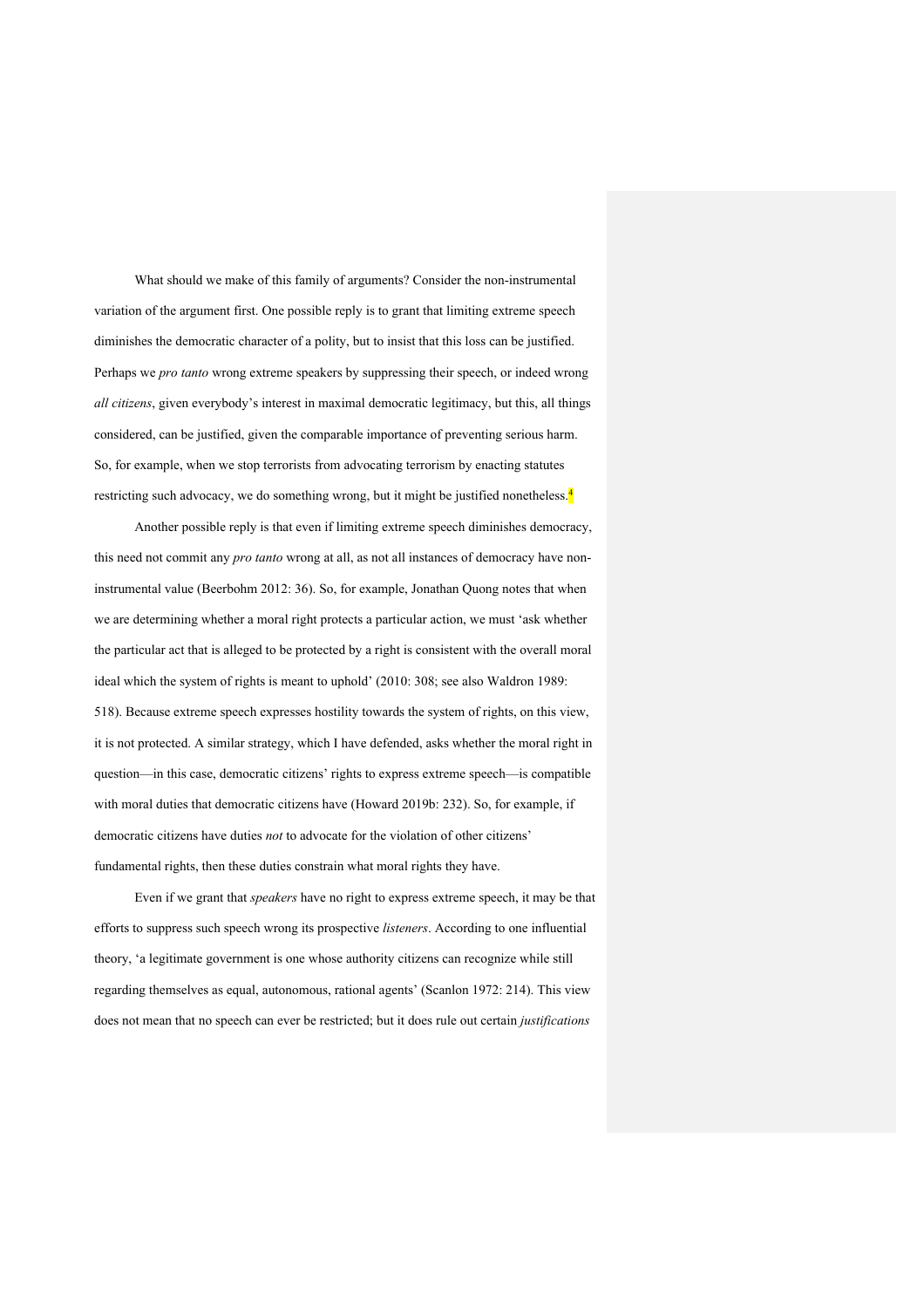for restricting speech. As T. M. Scanlon argues, 'those justifications are illegitimate which appeal to the fact that it would be a bad thing if the view communicated by certain acts of expression were to become generally believed' (1972: 209; see also Dworkin 1996: 200). While seldom explicitly connected to the idea of deliberative democracy, this argument articulates the deliberative democrat's central concern about legitimacy: that if the state has rigged what ideas were allowed to be aired in a deliberation prior to a law's passage, the legitimacy of that law is called into serious question.

Yet this argument, too, faces important objections (so much so that Scanlon largely rejected it; 1979: 532ff). The most significant objection is that autonomous citizens *also* have an interest in avoiding the wide variety of harms that extreme speech can cause (Amdur 1980: 299; Brison 1998: 329). It is not clear why the interest in being respected as an autonomous thinker ought to have priority over this other weighty interest (for further discussion, see Howard 2019a: 97, 2019b: 236).

There are other reasons for why listeners may value exposure to extreme speech—not because of any deontological constraint on state power, but because of putative benefits that might flow from such exposure. This brings me to the *instrumental* version of the democratic legitimacy argument. The central point here is that by enabling a wide variety of voices' perspectives to enter the democratic discourse, it is thereby epistemically enriched, leading to better policy outcomes. This militates in favour of a truly capacious public discourse, but does it require an unlimited one? One reply here is to deny that extreme speech genuinely contributes to the epistemic value of public discourse; there is little to learn from engagement with neo-Nazis and white supremacists (*pace* Mill 1859/1978, who insisted that there was much to gain from our 'collision with error').<sup>5</sup> This point seems especially apt on social media, where a preponderance of those exposed to extremist views are those *already sympathetic to them*, and so inclined to visit the relevant websites, chat rooms, and pages (see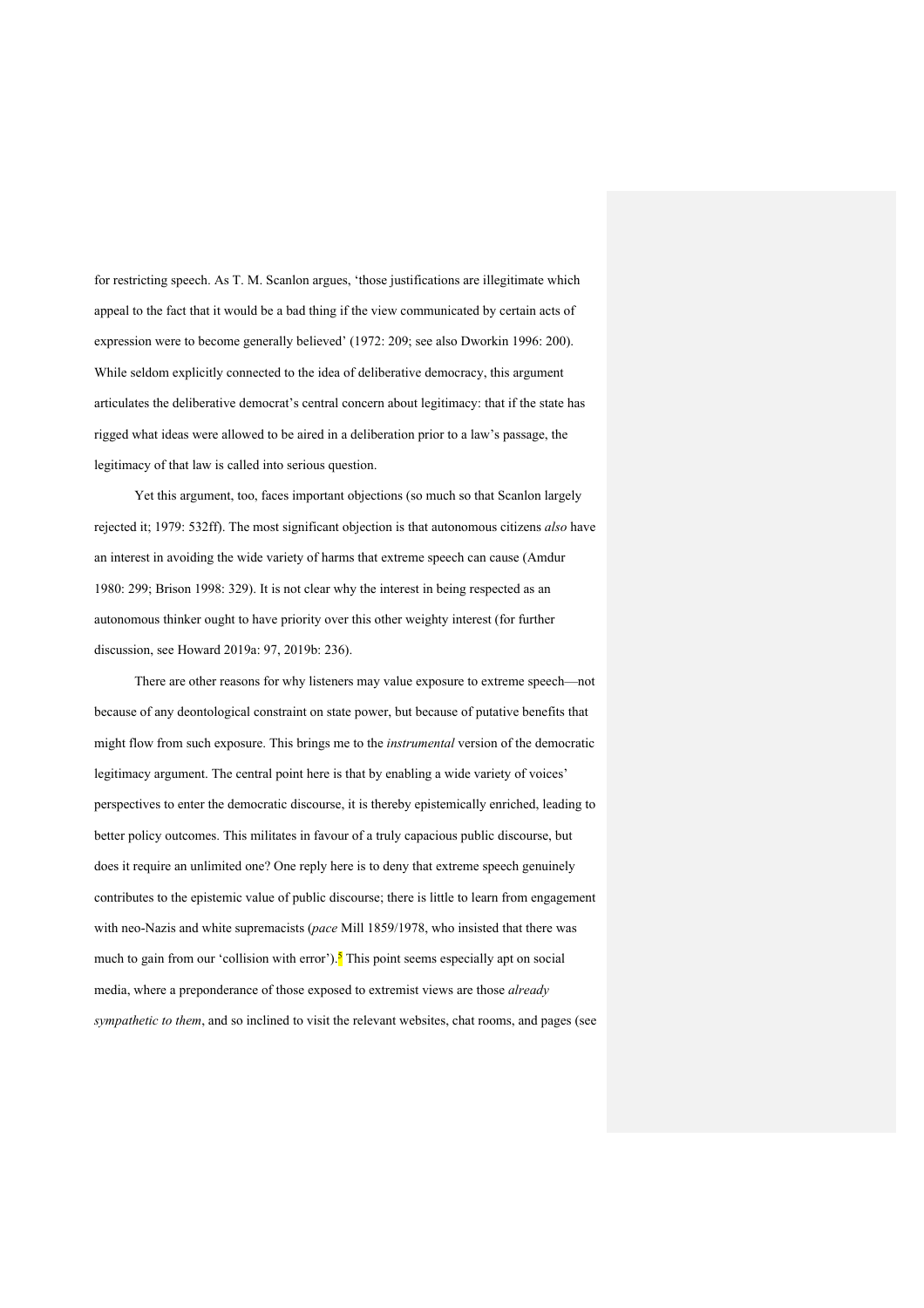Sunstein 2017). But even if there *is* considerable epistemic value by permitting extreme views to be aired, this value is not infinite. Surely, we should accept some kind of trade-off between whatever epistemic value is achieved by permitting extreme speech and the obvious value of protecting citizens from the various harms such speech can inspire (Howard 2019a: 244).

Some deliberative democrats are likely to offer the following rejoinder: we cannot identify *ex ante* which views are true and which truths are false; a central point of deliberation is to precisely separate the wheat from the chaff. But this is why the most plausible characterization of extreme speech will pick out only that content whose falsehood is *beyond reasonable dispute*—for example, white supremacism. So, for example, when we're concerned about speech that endangers others by advocating the violation of their moral rights, it is proper to focus only on violations of rights that are properly incontrovertible (Howard 2019b: 215), that is, that no one could reasonably deny counts as a genuine violation of a genuine moral right. This means that citizens would retain broad scope to advocate views within the ambit of reasonable disagreement, but not to harm citizens by inciting rights violations outside of that ambit. $6$ 

I have inspected some of the most prevalent arguments in the free speech literature that connect to the political autonomy of democratic citizens. Importantly, I have not discussed all of them; for example, I have not discussed the powerful theory developed by Seana Shiffrin, who argues that freedom of expression traces to our fundamental interests as thinkers (2014; for discussion, see Scanlon 2011).<sup>7</sup> Nor have I dealt with the fact that while deliberative democracy is generally an account of the proper nature of public discourse within a nation state, social media is inherently global—a fact that raises a host of complications. Still, I have established two crucial points: that the scholarly literature is far from settled on the question of whether extremist speech must be permitted into democratic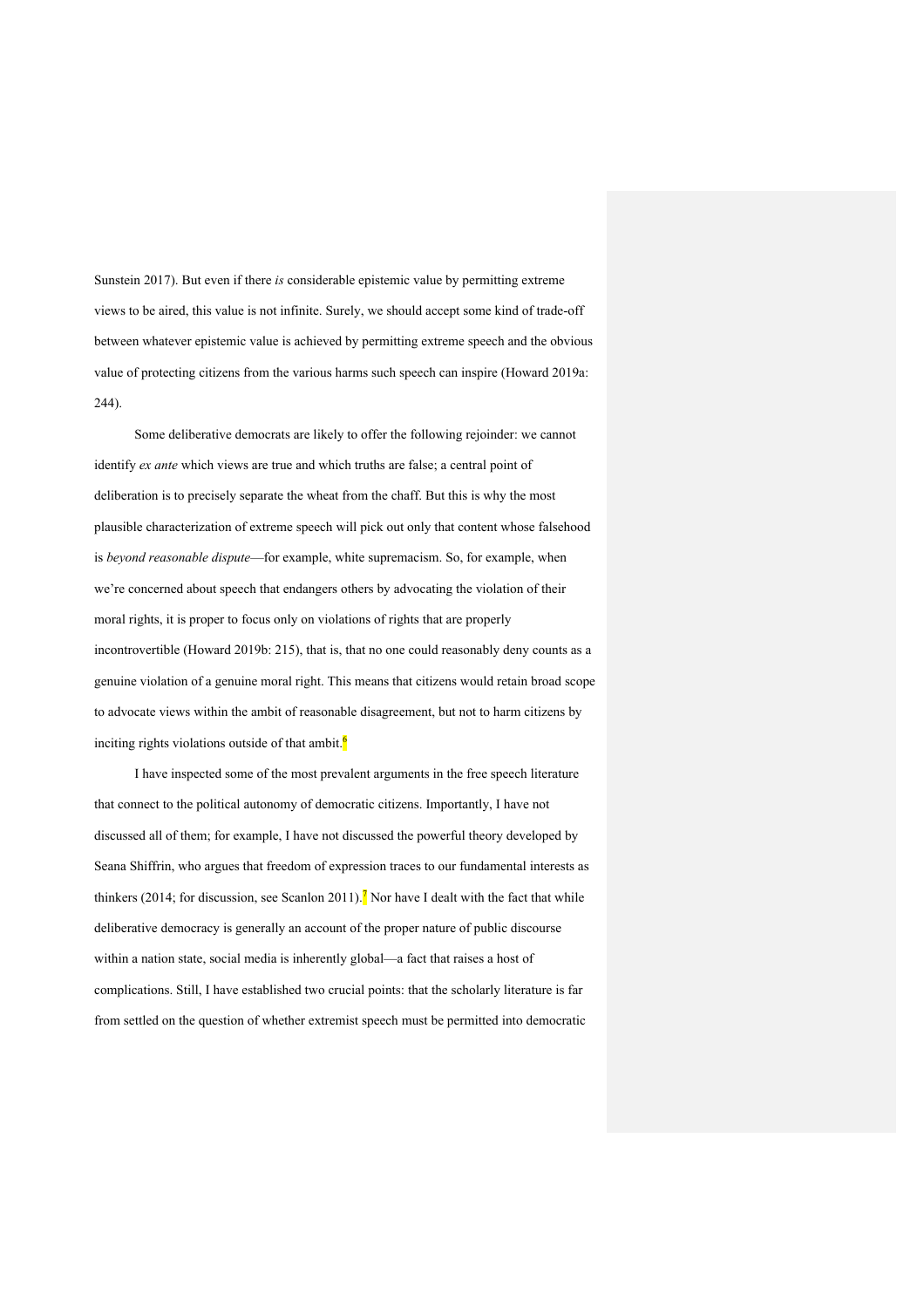discourse; and that there are several powerful reasons on offer to think that it should not, such that democratic citizens would not be wronged by such content's removal from social media. Whether social media platforms are morally obligated to remove such content—and whether such obligations should be enforced through law—are further questions, depending on further moral considerations, to which I now turn.

## Platforming hate: on the duties of social media companies

Should social media platforms be required to suppress extreme content? It will not suffice simply to point out that such platforms are managed by private corporations that accordingly have a right to do whatever they wish. The idea that private corporations are appropriately saddled with various legal duties not to contribute to unjustified harm to the broader public is nothing new; just consider the raft of regulations corporations face with respect to environmental protection. Nor is it anything new to suppose that corporations should be obligated to look after the well-being of those who are using its products. Corporations whether they are conceived as bona fide group agents or simply fictitious agents—are dutybound to refrain from perpetrating wrongful harms, just like individual agents.

In the case of harmful speech on social media, controversy arises because corporations do not *directly* cause harm through their services; rather, they *enable others* to cause harms by supplying them with a platform through which to cause them. Especially significant is the fact that technology companies do not (typically) *intend* that users deploy their platforms to incite terrorism or racist hatred. One way to defend the legal immunity of social platforms for users' illegal posts, then, is to argue that they are simply 'like a billboard: anybody can sign or display anything on it' (Koltay 2019: 157). They are, in this way, privately owned versions of Speakers' Corner in Hyde Park, where anyone can show up to say whatever they want. If those who show up engage speech that is illegal, then *they* may be prosecuted or sued for saying it, but the owner of the platform is not to be held responsible.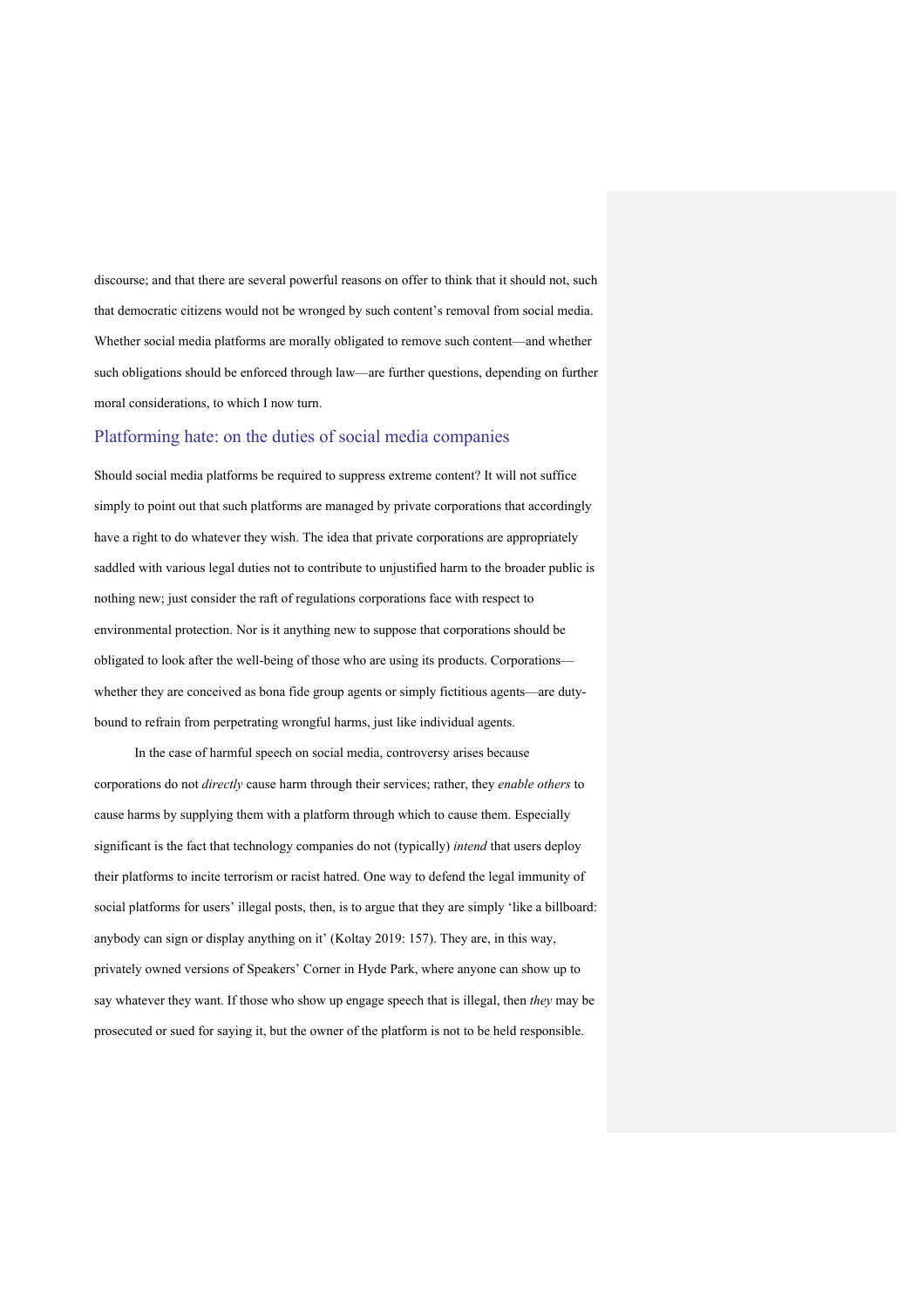In stark opposition this 'no liability' view is the thesis that social media networks are akin to either traditional media companies or book publishers, such that they are jointly responsible with users for illegal content. So, just as a publishing house can be sued alongside an author for a book's defamatory content, perhaps social media platforms could be liable alongside users for the illegal extreme speech they post. $8$ 

Both models are unattractive. The first 'no liability' model is defective because it relies upon mistaken views about a widely discussed philosophical idea known as *intervening agency*. A standard view is that if I act in a certain way, and this leads to harm only because of the intervening decisions of a responsible agent, then this fact (usually) immunizes me from moral responsibility. Yet this seems to me to be false; just consider cases in which someone sells an automatic weapon to someone who foreseeably plans to use it to violate others' rights. When I foreseeably cause harm to innocents through the conduct of others, I am accountable for these decisions and can be blamed for them (Tadros 2016). I have argued elsewhere that this moral truth applies to speech, just as it applies to all conduct (Howard 2019b: 216–217).

It might be replied that so long as the speaker does not *intend* for any intervening agent to engage in wrongful harm, he or she is off the hook. But this cannot be right; a lack of intention is seldom sufficient to immunize a party from moral responsibility (as our intuitions about selling weapons suggests). Leading philosophical work on complicity (understood as causally contributing to the wrongs of others) holds that, to be (*pro tanto*) wrongfully complicit in the wrong of another, one need not *intend* to aid the primary wrongdoer in his or her wrongful project. Rather, it is enough that one knew, or ought to have known, that one was causally contributing to its realization (Lepora and Goodin 2013: 83). (Given the ubiquity of journalistic reporting on the problems of extreme speech on social media, and platforms' efforts to limit extreme content on their networks *voluntarily*, it would appear that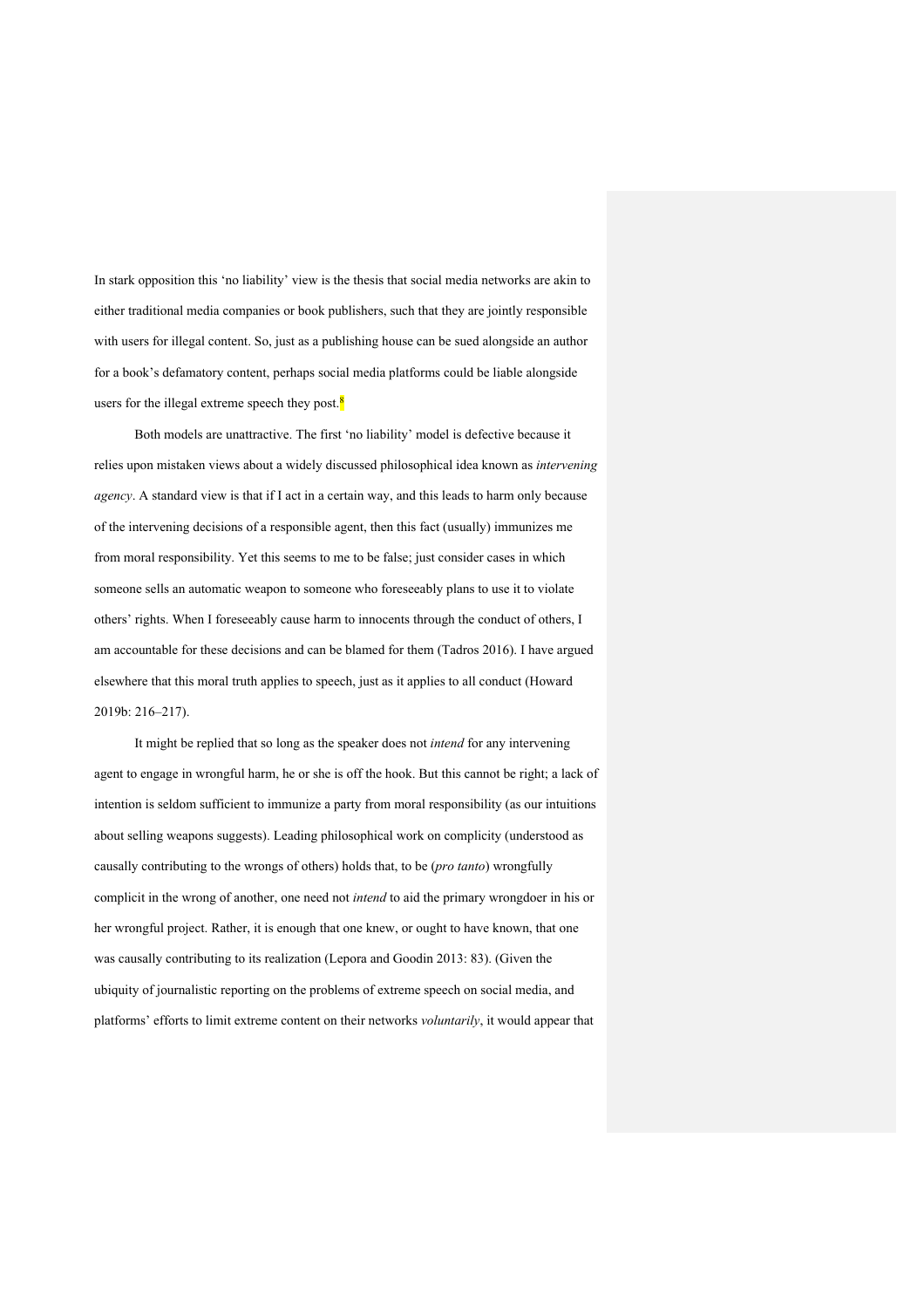this knowledge condition is satisfied.) Such a view offers a rationale for the current 'noticeand-takedown' approach currently prevalent in the European Union, whereby platforms are required to remove illegal content of which they are notified.<sup>9</sup> This is not necessarily the right regulatory model (more on that below), but it reflects the insight that it is perfectly possible to aid and abet the wrongs of another unintentionally.<sup>10</sup>

But the 'publisher' model is defective, too. Simply because social media companies might be complicit in the wrongs perpetrated by users (e.g., by providing a platform for the incitement of violence), it does not follow that social media companies are *co-principals* in these wrongs. Social media companies are not publishers in the traditional sense; Facebook plainly does not publish the content placed on it by its several billion users in anything like the way the *New York Times* publishes its editorials—authoring and standing by their content—or the way in which Penguin Random House publishes its books—vouching for their merit, and while not necessarily endorsing their content, suggesting that their content is worth one's time and money. Were regulations to treat social media firms like publishers, they would need to engage in extraordinary levels of so-called 'upload filtering'—screening all content for all potential legal issues before it ever hit the internet. This would radically alter the nature of social media, potentially for the worse.

We should likely opt, then, for a middle ground in how we are to conceive of social media networks—not neutral platforms, nor proper publishers. But what? Even if social media companies are not publishers, there is a sense in which they are nevertheless a new kind of *editor*. As Tim Berners-Lee, the inventor of the World Wide Web, put it, commenting on what is presently the world's largest social media network: 'Facebook makes billions of editorial decisions every day . . . The fact that these decisions are being made by algorithms rather than human editors doesn't make Facebook any less responsible . . .' (Lee 2016). To be sure, as Koltay notes, a platform is not a *fully fledged* editor; 'it does not initiate or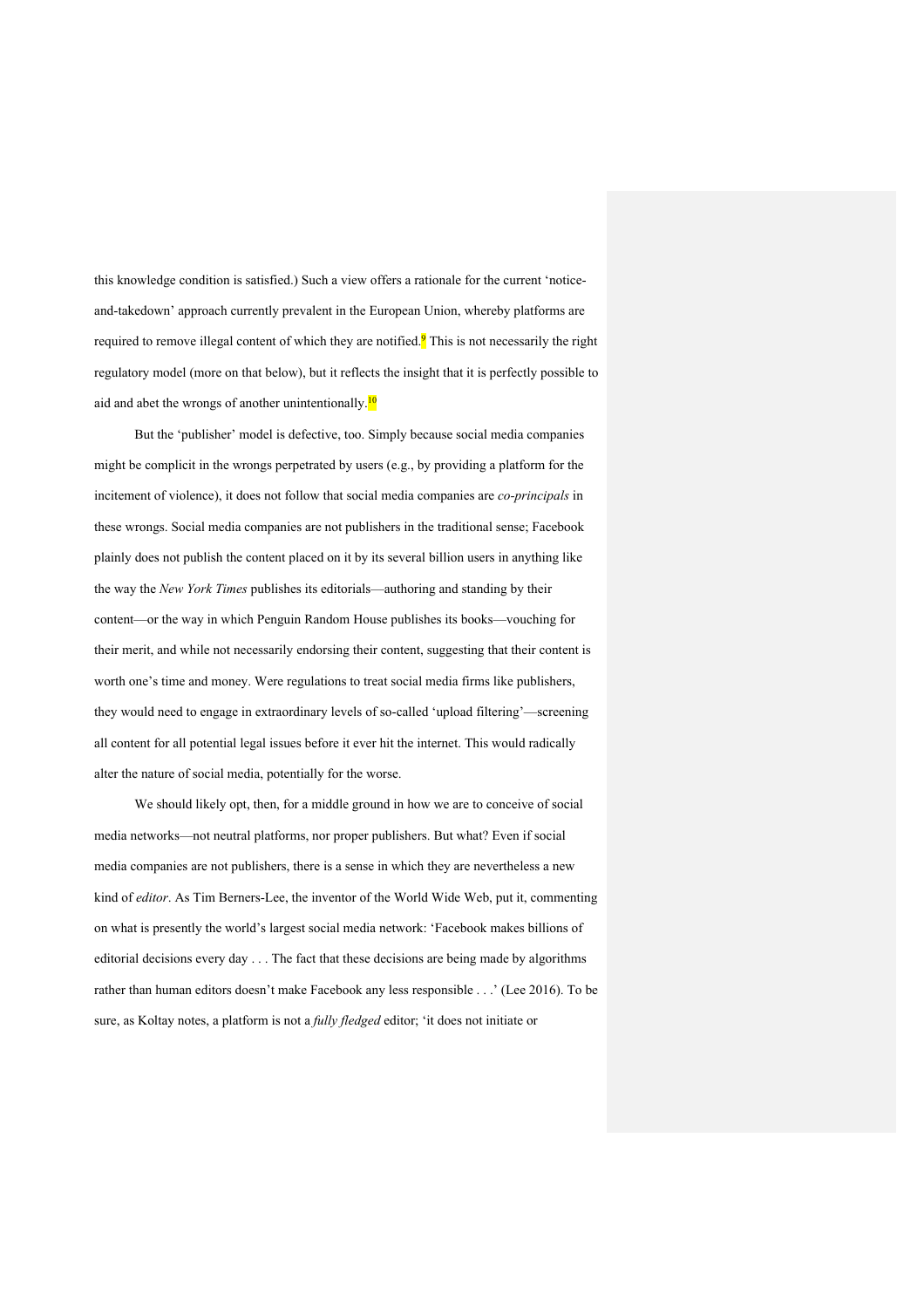commission the production of content'. Yet <sup>t</sup>it is an editor in the sense that it makes decisions concerning pieces of content and filters, removes content or keeps it available. It also controls all communications through the platform. All in all, it is clearly not neutral toward content' (Koltay 2019: 189). It is plausible to think of social media networks neither as platforms, nor as publishers, but rather as *curators* (cf. Herman 2016).

This leads to the question: what are the moral constraints on curating users' content, and how should they be enforced? Consider the natural habitat of this term: an art gallery. Imagine a peculiar kind of enormous 'open' art gallery, where members of the public are free to display their art, in their millions. Based on its knowledge of visitors' preferences, it directs them to the sections of the gallery that are likely to command their attention the most, giving grander spaces to those artworks that attract the greatest interest. Now suppose that artwork inciting hatred (e.g. racist propaganda art) is illegal. It seems plausible that the gallery should make a reasonable effort to limit the display of this art—making a reasonable effort to identify it (e.g. investigating complaints) and removing it in an expeditious manner upon discovering it. The duty to do so would simply be the duty not to be complicit in the harms such hateful content inspires, by providing a platform to do it.

If this *curator model* is right, everything hangs on what it is reasonable to expect curators to do. What, exactly, is it reasonable to expect social media companies to do to combat extreme speech? At the time of publication, there is a flurry of political debate on exactly this topic. I am writing this entry shortly after Germany has enacted a law that ramps up the 'notice-and-takedown' mechanism with respect to hate speech (*Netzwerkdurchsetzungsgesetz*, or NetzDG), which requires a robust complaints mechanism requiring companies to remove 'manifestly unlawful' content within twenty-four hours or risk fines up  $\epsilon$  50 million. The UK is presently contemplating its own legislation to saddle social media companies with a 'duty of care', whereby companies must 'take reasonable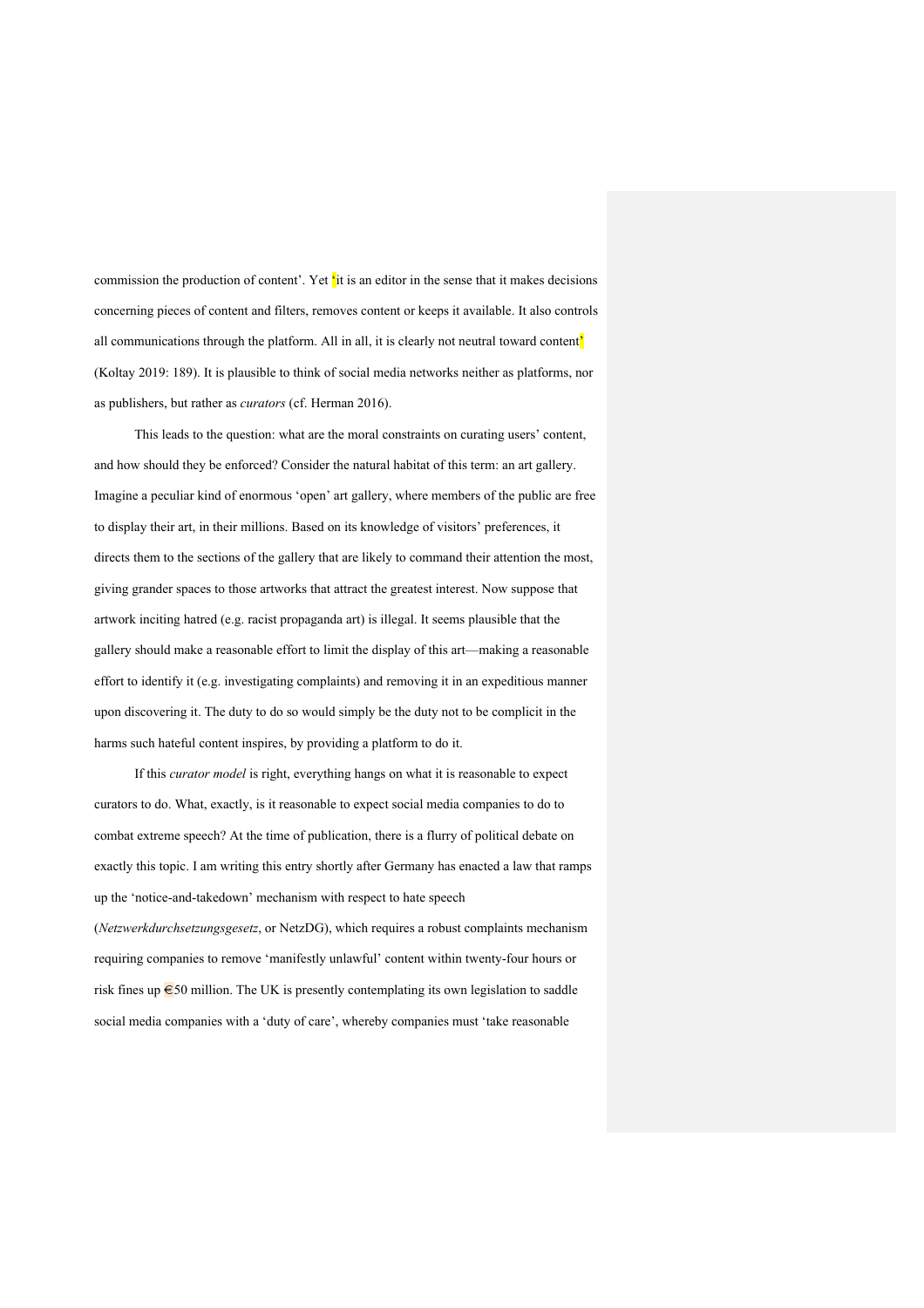steps to keep users safe' (UK Government 2019)—to be specified by a government regulatory body, such as Ofcom, the telecommunications regulator. So, just as amusement parks must pursue various precautionary measures to keep visitors safe, so, too, should online networks (Woods and Perrin 2019). This legislation has provoked fierce debate, and at the time of writing it is difficult to predict what the final law will involve (for discussion, see Woods 2019; Nash 2019; Tambini 2019; see Theil 2019 for a comparison of UK and German approaches). These real-world developments will no doubt provoke further philosophical reflection on what, exactly, a duty of care is and what it demands<sup>11</sup> (e.g. see Herstein 2010, for reflection on that general issue).

What is striking is that, in academia, philosophers have scarcely weighed in; those who are making the greatest contribution at present are (theoretically minded) lawyers, especially scholars of media law (e.g. Rowbottom 2018b: 341ff; Koltay 2019; PoKempner 2019). But there are central philosophical questions here that require greater attention from the philosophical community. A central topic of burgeoning debate, I suspect, will concern the role of artificial intelligence (AI) in content moderation. If using AI is the only efficient way to take down large quantities of extreme content, we face the challenge that highly imperfect algorithmic moderation processes are likely to be either *overinclusive*—taking down more content than we would want—or *underinclusive*—taking down less, or indeed both in different respects (see Douek 2021 for related discussion). This, then, raises a wide set of important questions about what collateral costs of speech restrictions (e.g. reduction in the amount of sarcasm on the internet) it would be reasonable to expect citizens to bear. While I seek to address such questions in my future work, there is little philosophical attention to them at present.

Another important question concerns whether social media networks *themselves* enjoy expressive rights that immunize them from interference. The fact that social media networks

**Deleted:** ors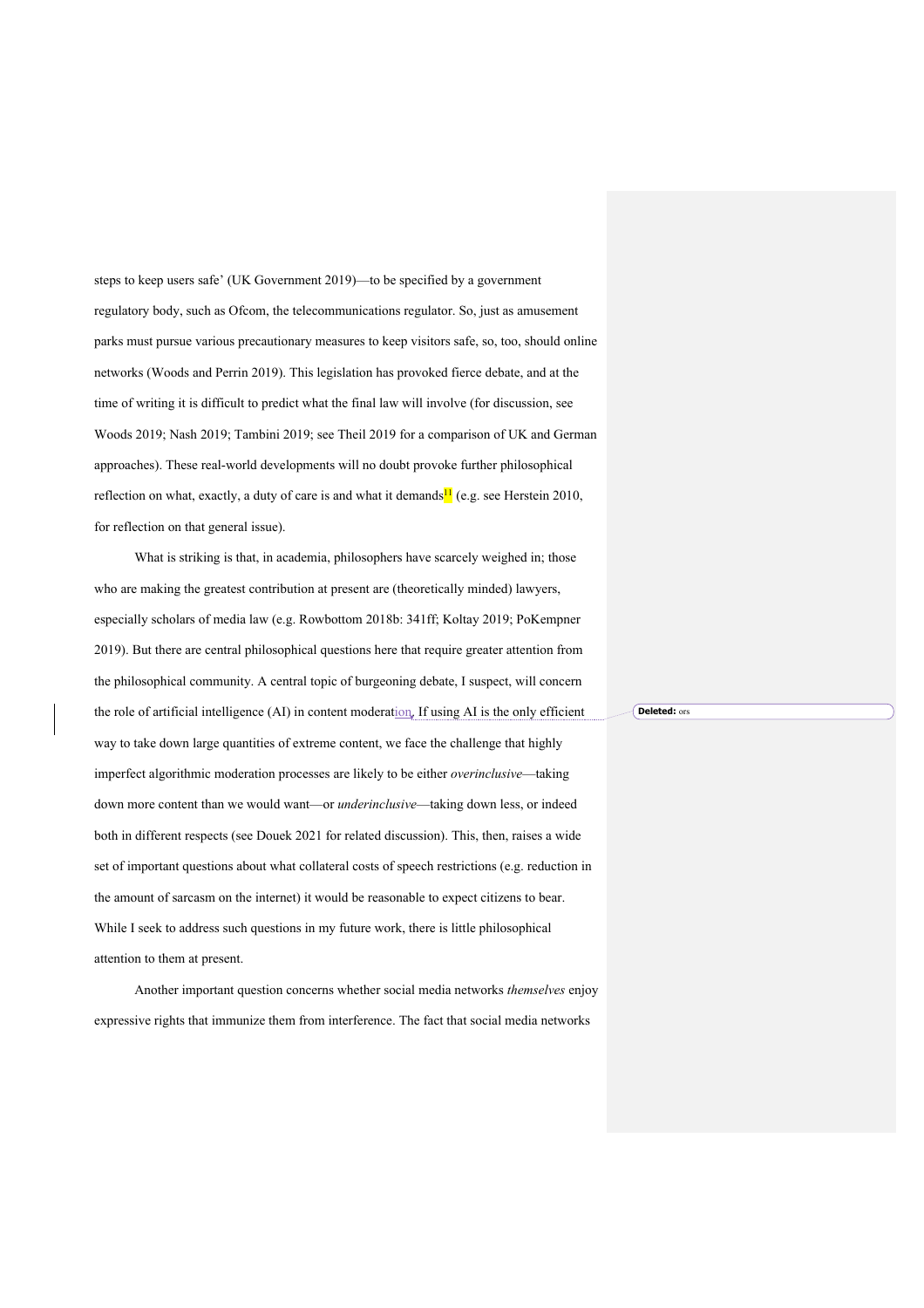are not neutral—that they inevitably take responsibility for the algorithms that determine what content is promoted or quieted—has a particular interesting implication. To the extent that social media firms *do* share some of the properties of publishers or editors, they may be entitled to the protections of freedom of speech and freedom of the press. As Koltay notes, 'In a sense, its news feed is Facebook's "opinion" on what its users might be most interested in and how the platform's business interests could be best served in that context. If a platform has an opinion, it is afforded protection under the constitutional rules.' Of course, that does not mean the platforms are allowed to enable any speech they like; it still means that their speech 'may also be subject to restriction, pursuant to applicable legal principles' (2019: 159). But an intriguing upshot of this view is that *if* a certain category of speech is protected as free speech for users, it would be impermissible for the state to require social media companies to suppress it. Indeed, we should be very suspicious of requiring social media companies to suppress speech that individual users have a legal right to express.

In reply, it may be a mistake to view a social media company as a merely private entity entitled to express 'its' own views. This is partly because of doubts about the expressive rights of corporations. But more fundamentally, social networks have enormous power over the public discourse (Klonick 2018). The nexus of social media is clearly part of what Rawls called *the basic structure* of society, given that 'its effects are so profound and pervasive' (Rawls 1971/1999: 82) on the shape of democratic deliberation. Suppose a social network started to ban the expression of certain religious or political views on the grounds that it disfavoured the view. Given the role of these networks in curating the democratic discourse of contemporary societies, there is a powerful argument for thinking that *the same*  free speech principles that bind governments should also regulate social media platforms (see Jackson 2014 for discussion).<sup>12</sup> Those inclined to view social media networks as a kind of communications utility, albeit privately owned as a legal matter, would be inclined to support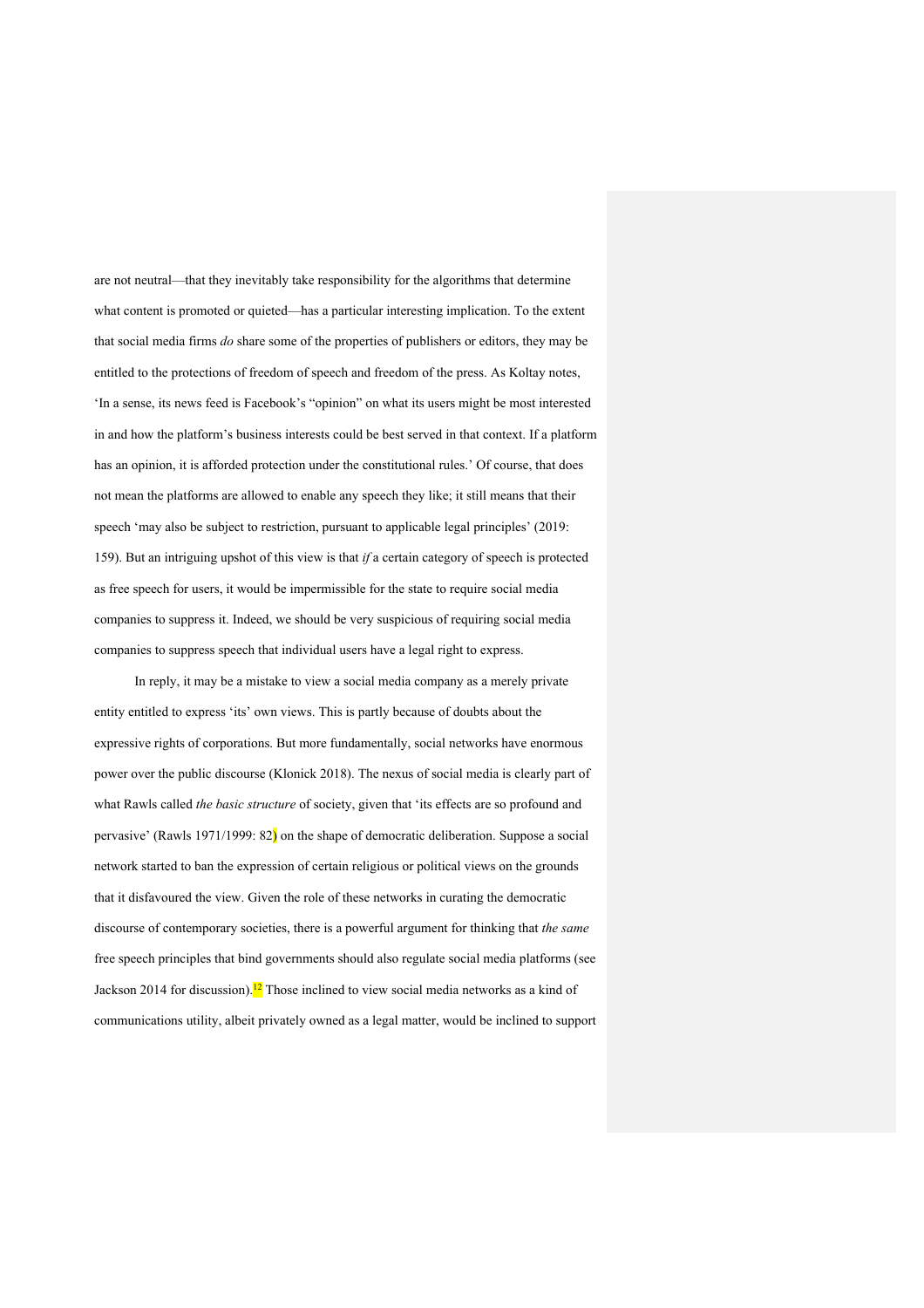such a position (see Lentz 2011 for related discussion). In my view, there is nothing *morally*  incompatible with viewing these networks as a public utility while also requiring them to remove extreme speech (even though this would raise constitutional issues in the United States).

The final philosophical puzzle that remains unsolved concerns the issue of *asymmetric enforcement of duties*. It seems clear that we are entering a world in which the *primary* way in which extreme speech is combatted is by removing it on social media, rather than prosecuting the extreme speakers themselves. This raises a worry: shouldn't the initial speakers be held accountable if anyone is? In reply, it must be noted that even if speakers *initiate* extreme content by posting it, it is social media platforms that enable its widespread dissemination. Further, there may be something morally desirable about a world in which social media companies limit the dissemination of extreme speech, but individual citizens are nevertheless free to express it. As Jacob Rowbottom notes, this is, in part, a matter of efficiency; given the huge amount of illegal content, 'it is easier to ask a gatekeeper to control the flow of such content than to bring a legal action against each individual publisher' (Rowbottom 2018a: 2). But a more principled worry is that prosecuting individual speakers for each and every extreme statement—however careless—will disproportionately interfere in public discourse and undermine conversation (Rowbottom 2012). What is more, insofar as we think there is *some* interest to engage in extreme speech (even if not weighty enough to justify a moral right, as I have argued in Howard 2019b), permitting such speech—but then requiring intermediaries to limit its dissemination—'may strike a balance between the free flow of conversation and any potential harm' (Rowbottom 2018b: 2). The upshot, then, would be that while individual speakers *do* have moral duties to refrain from posting extreme content, we would refrain from enforcing these duties directly.

**Deleted:** b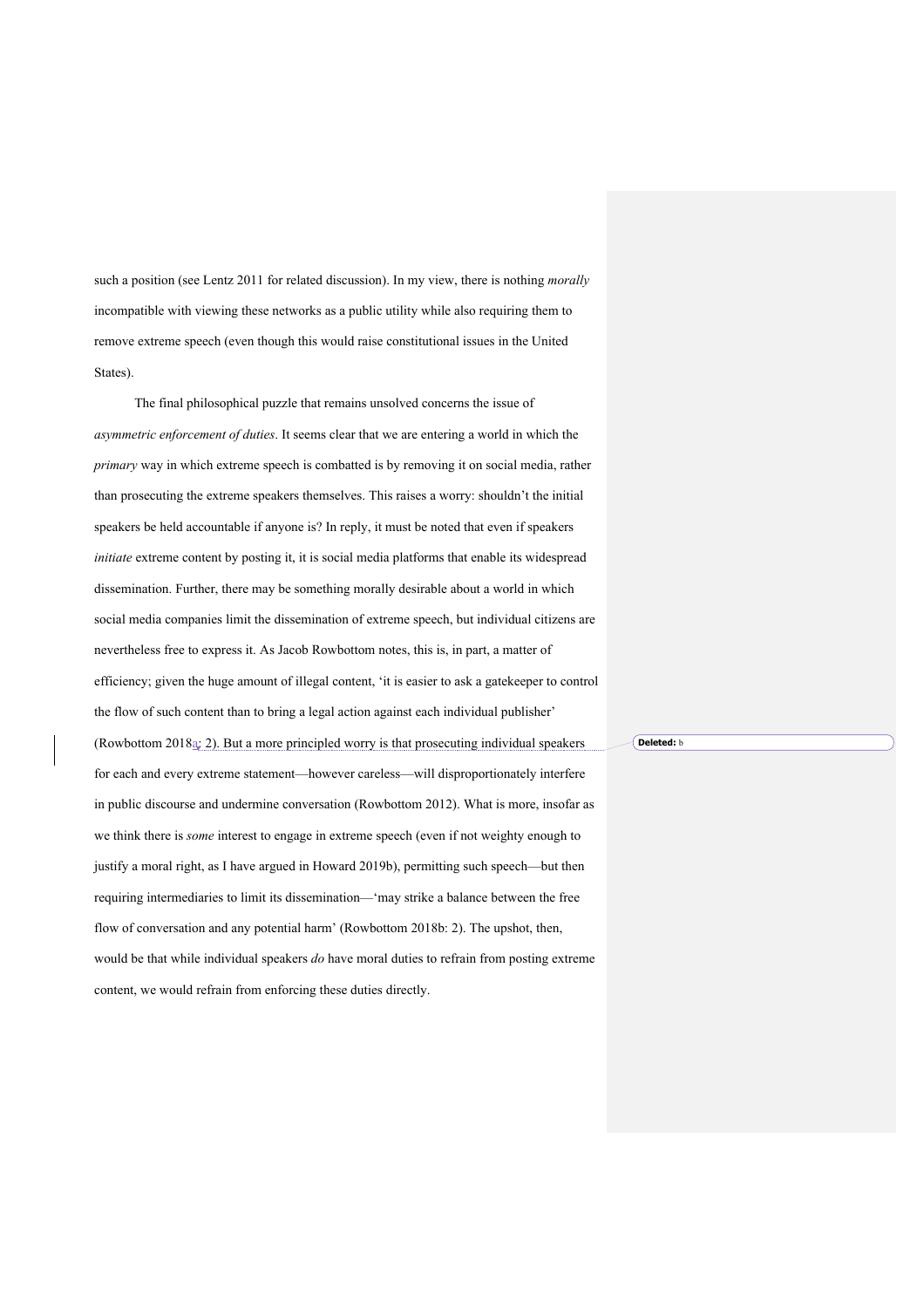In closing, I should note that there are exceptions to the general trend of increasing social media regulation, which raise their own philosophical complications. In the United States, restricting extreme speech on social media will not be so straightforward. Even if Section 230 of the Communications Decency Act were altered in various ways to make platforms liable for illegal speech posted by users (e.g. libel), extreme speech is mostly legal in the United States. And it is highly unlikely that this fact will change any time soon; as mentioned, the prevailing interpretation of the First Amendment to the US Constitution protects extreme speech except in cases of imminent harm (though cf. Tsesis 2017).<sup>13</sup> Even so, many media networks are nevertheless taking it upon themselves to remove extreme content *voluntarily*. As Koltay puts it, <sup>'</sup>This means the enforcement of a "pseudo legal" system", with its own code, case law, sanctions . . . taking place in a privately owned virtual space' (2019: 3). We have reason to be concerned about the prospect of what republican political theorists term *domination* by these entities (Pettit 2012); if these social media firms are going to become the *real* arbiters of what people are permitted to say in the public sphere, a question arises as to whether they enjoy the right kind of *legitimacy* to wield this form of power. If public discourse is to be curtailed to prevent harm, perhaps it should be done by a legitimate democratic state, or by no one at all.

# The ethics of online counter-speech

What else might be done to combat extreme speech on social media? A recurrent suggestion in the scholarly literature on free speech—indeed, for some, a rationale for free speech itself—appeals to the importance of *counter-speech*. As Justice Louis Brandeis of the US Supreme Court put it, reflecting on the best way to confront speech that is harmful or otherwise disagreeable: '[T]he remedy to be applied is more speech, not enforced silence' (*Whitney v. California* 274 U.S. 357 (1927)). In other words, rather than suppress extreme speech, we need to *argue back against it*. This strategy is an especially fitting one in the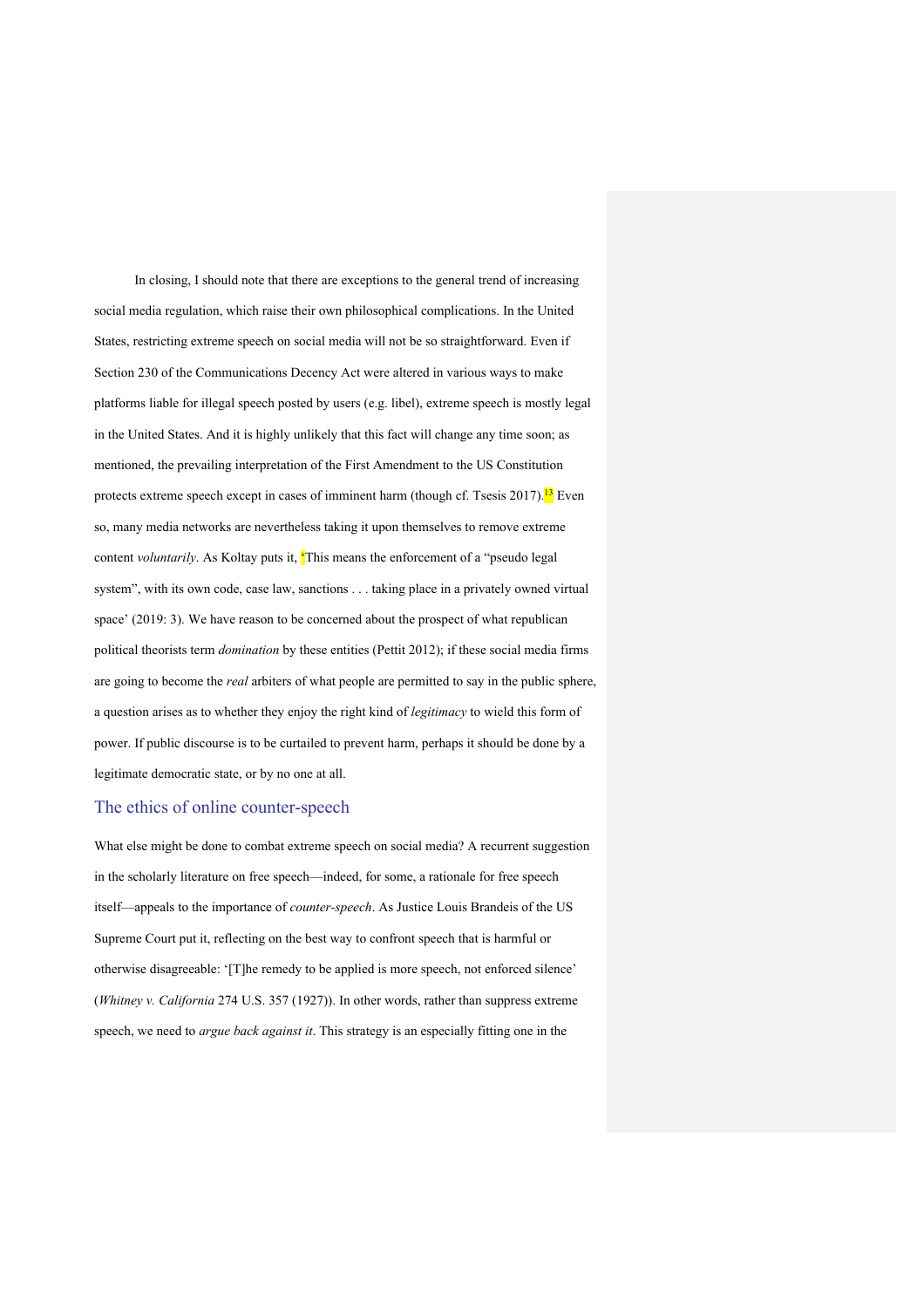context of a deliberative democracy, in which public deliberation (followed by voting) among citizens and their representatives is the default mechanism for dealing with disagreement. And while deliberative democrats tend to suggest that the main substance of their disagreement is *reasonable* disagreement about what justice requires, there is no reason why *unreasonable* disagreements (in which one side is manifestly mistaken) should not also be dealt with through the same strategy. This section explores the moral status of this strategy of response.

Why might counter-speech be preferred to the use of legal coercion? The traditional argument in defence of counter-speech is simply that it is the only option morally available. If the moral right to free speech protects extreme speech, as many philosophers contend, then counter-speech is the only recourse we have left to combat the harms such speech can generate. As discussed above, I am not convinced that this traditional argument succeeds. However, simply because extreme speech is unprotected by the moral right to free speech does not automatically mean that we should prefer the coercive use of state power to peaceful alternatives. A better reason to prefer counter-speech, I have proposed, appeals to the philosophical *principle of necessity*, familiar from the ethics of self-defence (Howard 2019b: 248ff). According to the necessity principle, one ought to avert a threat using the least amount of harm or force, *ceteris paribus*. So, if police can successfully deescalate a dangerous situation through *talking*, they should do that rather than deploying violence. Likewise, if one can attain an important social goal without deploying the coercive power of the state, then *ceteris paribus* we ought to prefer the non-coercive strategy.

*Ceteris paribus* is an important qualification here. If counter-speech is a significantly less effective strategy, or if it is morally unreasonable to demand that the relevant counterspeakers engage in the requisite counter-speech, then the use of law may turn out to be preferable, after all. An adequate defence of counter-speech thus must attend to the issues of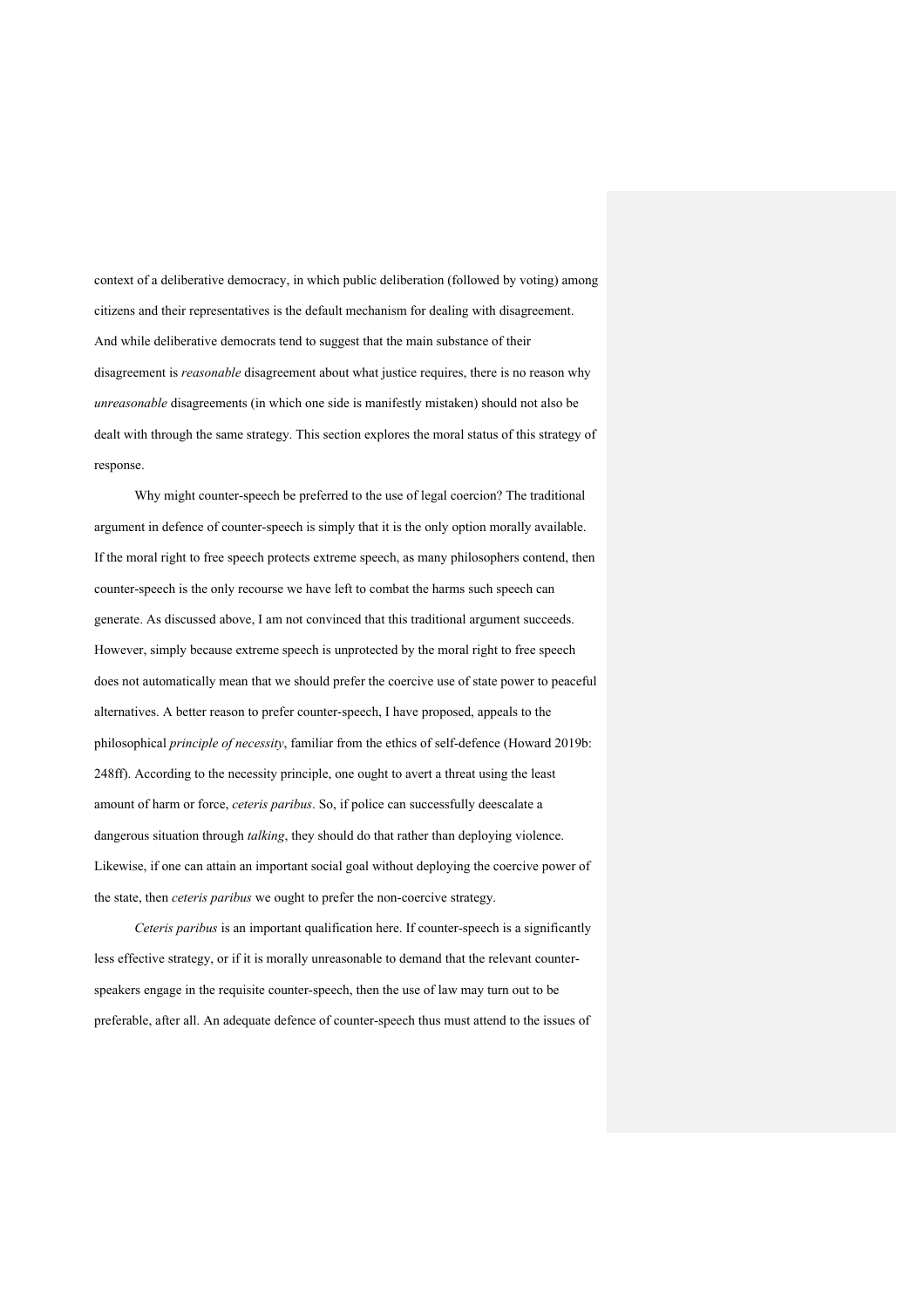*who* ought to engage in counter-speech, *why* it is reasonable to demand that they undertake, and *how* they ought to undertake it in order to be both ethical and effective (Howard 2019c). I will discuss these issues in turn.

Start with the question of *who* should engage in counter-speech. One possibility is *the state.* Challenging the false dichotomy that the state must either ban extreme content or otherwise sit back and let it proliferate unchecked, Corey Brettschneider argues that the state ought to take on the central role of engaging in counter-speech against extreme views (2012). According to his account of 'democratic persuasion', Brettschneider contends that the state should endeavour to persuade citizens in the grip of extremist views 'to adopt the values of equal citizenship' (2012: 72). In the digital era, this kind of counter-speech could come in many different forms; we might imagine the state recording YouTube videos defending the values of the freedom and equality, or publicizing politicians' speeches doing so on its social media channels. It is tempting to see this as a form of propaganda, though when deployed in the service of just end, we might instead see it as a form of what Jason Stanley has called 'civil rhetoric' (2015).

What is the argument for insisting that the state ought to engage in counter-speech against extreme views? For Brettschneider, the argument appeals to the idea that *if* the state sat back and did nothing in the face of extremist speech, its silence would constitute a form of *complicity* (2012: 71). We might also appeal to the state's obligation to reduce the likelihood of the wrongful harms such extreme speech can inspire—the very same obligation underpinning the case for banning such speech (Howard 2019b). Further, in the case of extreme speech that directly attacks the dignity of vulnerable citizens (of the sort that concerns Waldron 2012), we might think that state counter-speech can more effectively *block*  such dignitarian harm by authoritatively affirming the dignity of the attacked citizens (Lepoutre 2017).

**Commented [FB2]:** Typesetter: please hyperlink.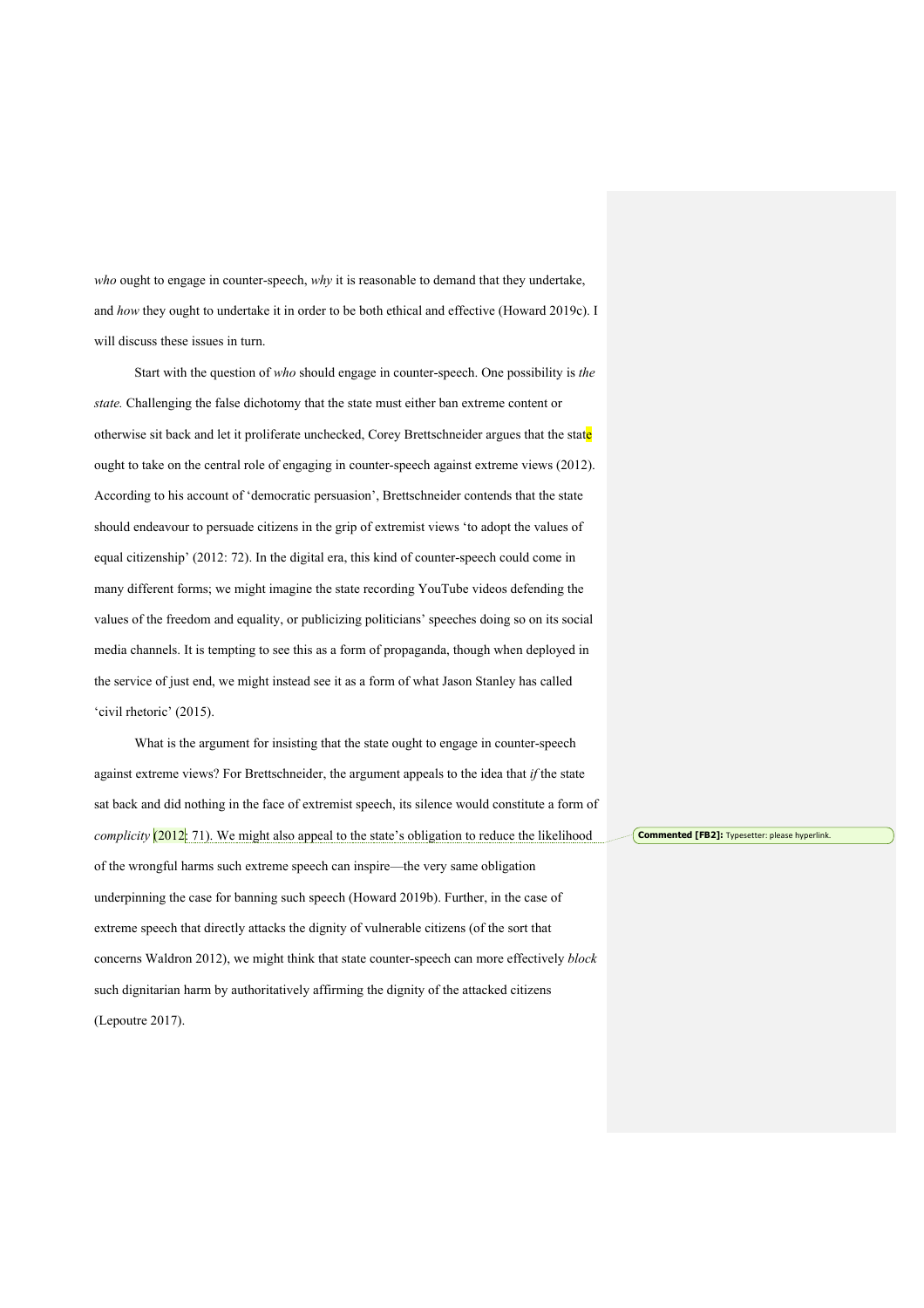Even if state speech is useful in upholding the dignity of citizens who are directly smeared by hate speech, and even if it plays some role in dissuading susceptible citizens from embracing hateful views, it has its limits. Most notably, the liberal state is unlikely to be successful at convincing those in the grip of anti-liberal ideologies to abandon their deeply held convictions (Howard 2019c).

That the state is unlikely to convince opponents naturally leads to the suggestion that *citizens* ought to take up the task of engaging in counter-speech (though, of course, the state could support them in this role in various ways; see Gelber 2012). There have been a variety of attempts in the scholarly literature along these lines. Focusing on the problem of religiously inspired terrorism, Clayton and Stevens argue that liberal adherents to a particular religion ought to engage with those in the grip of an intolerant version of that same religion, since they are those best positioned to persuade (2014: 75). Relatedly, Micah Schwartzman has defended the practice of what Rawls called 'reasoning from conjecture', whereby citizens reason *as if* they shared the argumentative starting points of their interlocutors (2012; cf. Badano and Nuti 2020). In other work, focusing on the problem of right-wing xenophobic populism, Badano and Nuti (2018) defend the claim that citizens have a 'duty of pressure' to try to dissuade their fellows from populist views. And I have argued that all citizens in any position to talk someone out of a dangerous view have powerful reason to do so (2019c).

What is the justification of requiring ordinary citizens to engage in counter-speech, given its difficulties? Some authors have appealed to the *natural duty of justice* (Clayton and Stevens 2014: 81), the moral requirement to support and help advance just institutions. In a similar spirit, others have appealed to the *liberal principle of legitimacy*, which requires citizens to deploy public reason in their engagements with one another on matters of law and policy (Badano and Nuti 2018: 148). I have offered what I take to be a more austere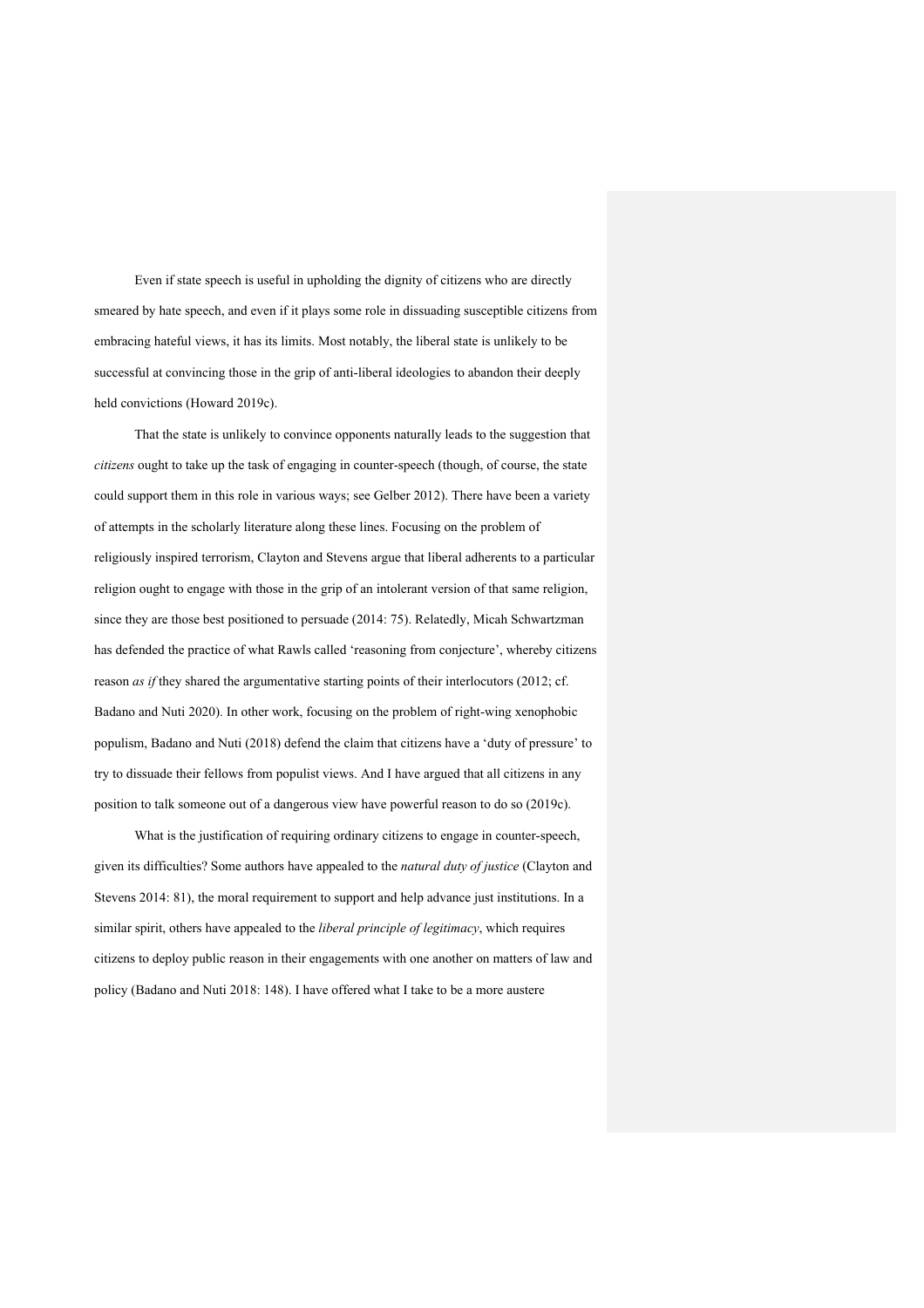argument, which simply appeals to the natural moral *duty to rescue* others from harm when one can do so at reasonable cost to oneself (Howard 2019c).

One reason to worry about saddling ordinary citizens with duties to engage in counter-speech is that it suggests that even the *victims* of extreme speech have duties to argue back against the speech that degrades and endangers them—which seems unfair (Maitra and McGowan 2012: 9). A possible reply is to argue that even victims of injustice have duties to resist their own oppression (Hay 2011). But a more plausible reply is to recognize that any duty's existence is sensitive to costs; if it is extremely demanding for victims of extreme speech to engage in counter-speech, then it cannot reasonably be required of them (Howard 2019c).

If citizens have moral duties to engage in counter-speech, what do these duties require of them in the digital era? The answer to this question is, to put it mildly, unclear. For example, consider extreme speech propagated on white supremacist websites, chat rooms, or threads. A principal danger of such speech is that it will inspire violence against non-whites. So how should we combat it? Should anti-racists infiltrate these chat rooms, subtly inserting seeds of doubt—or engaging in outright counterargument? The difficulty of answering such questions is compounded by the fact that it is unclear what kinds of counter-speech are actually effective at achieving their aim (see Lepoutre 2019 for relevant discussion). In cases in which the aim is to protect the dignity of vulnerable groups by standing up for them, thereby 'blocking' the hateful speech (Langton 2018; Lepoutre 2017), the aim is achieved just in case the communication is successful. But when the aim of the counter-speech is to change hearts and minds, to persuade susceptible listeners or hardened extremists to reject extremist views, it is simply an open empirical question what strategies are most effective. (For relevant empirical discussion on counter-speech generally, see Benesch et al. 2016 and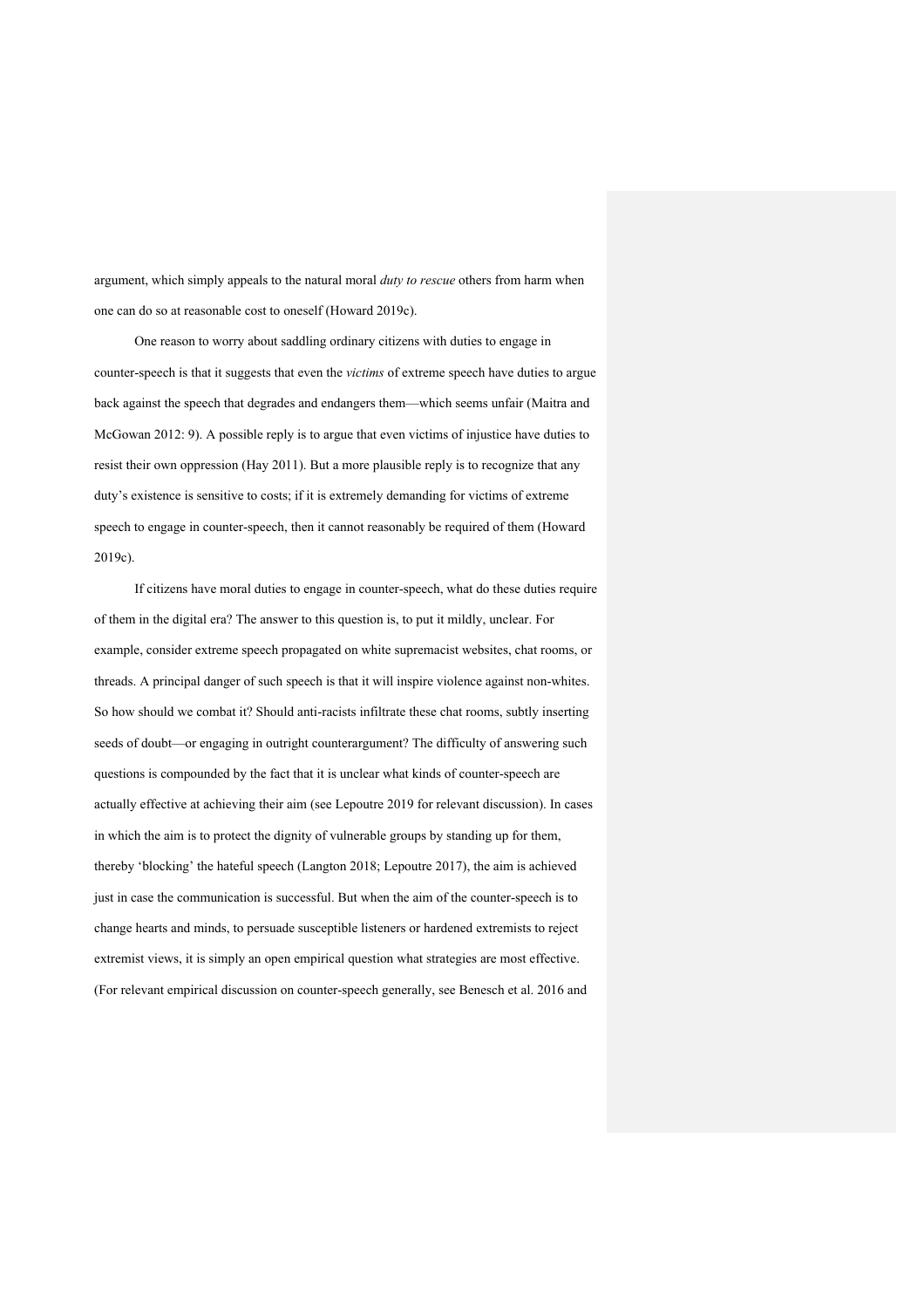Brown 2016, and for particular attention to strategies for the online context, see Gagliardone et al. 2015).

Much of the important work left to be done is indeed philosophical. For example, even if *publicly shaming* illiberal citizens on the internet were an effective way of standing up for liberal values, there remain important questions about whether it is morally permissible (see Billingham and Parr 2020). But as with so many applied normative topics, much of the important work that is yet to be done is not strictly philosophical, but rather empirical. This is why it is all the more important that philosophers engage with social scientists, to learn from but also crucially to inform their research agendas. With respect to the issue of online counter-speech, it is vital that we secure an evidence base with which to adjudicate whether online counter-speech is or is not an effective remedy. This is vital precisely because, if counter-speech is not effective, or if it is simply too difficult to do it effectively given constraints on people's time and resources, this could justify a recourse to legal measures.<sup>14</sup>

I sincerely hope this conclusion is false, and that we can indeed combat the harms on social media—as Justice Brandeis hoped for the offline world—with 'more speech'. It is never ideal when a liberal society cracks down on speech, even justifiably, and there is always the risk that it will counter-productively play into extremists' hands (Howard 2019b: 245). As with so many thorny problems in the burgeoning field of digital ethics, we are staring down the precipice at an uncertain new world.

### Acknowledgements

I am grateful to the Leverhulme Trust for research funding and to Carissa Véliz and an anonymous reviewer for helpful comments.

### References

Alexander, Larry. (2005), *Is There a Right to Freedom of Expression*? (Cambridge: Cambridge University Press).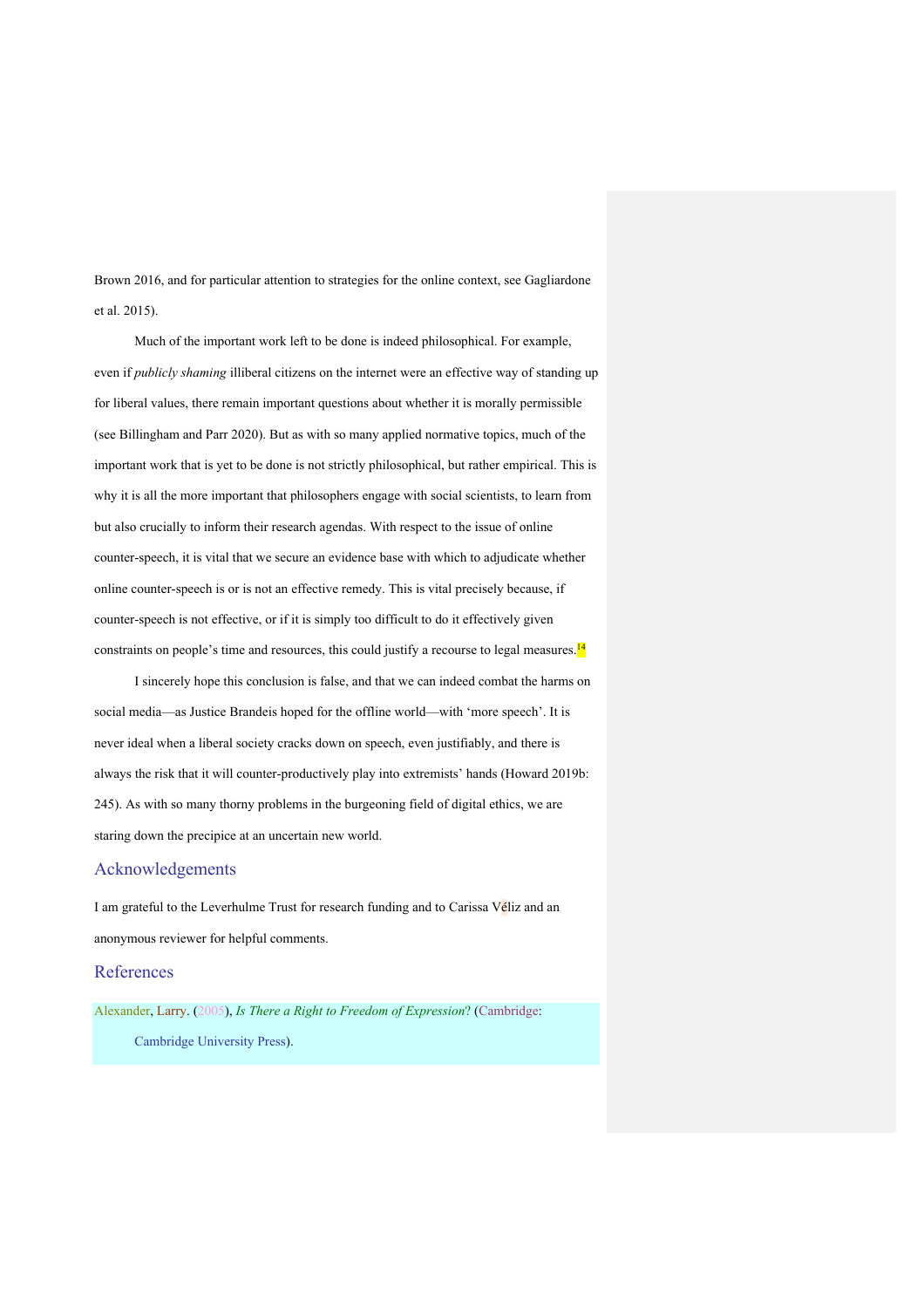Amdur, Robert (1980), 'Scanlon on Freedom of Expression', *Philosophy & Public Affairs* 9, 287–300.

- Badano, Gabriele, and Nuti, Alasia. (2018), 'Under Pressure: Political Liberalism, the Rise of Unreasonableness, and the Complexity of Containment', *Journal of Political Philosophy*, 26, 145–168.
- Badano, Gabriele, and, Nuti Alasia. (2020), 'The Limits of Conjecture: Political Liberalism, Counter-Radicalisation and Unreasonable Religious Views', *Ethnicities* 20, 293–311.
- Bambauer, Derek E. (2006), 'Shopping Badly: Cognitive Biases, Communications, and the Fallacy of the Marketplace of Ideas', *University of Colorado Law Review* 77, 649– 710.
- Barendt, Eric (2009), 'Incitement to, and Glorification of, Terrorism', in James Weinstein and Ivan Hare, eds, *Extreme Speech and Democracy* (Oxford: Oxford University Press), 445–462.
- Beerbohm, Eric (2012), *In Our Name: The Ethics of Democracy* (Princeton, NJ: Princeton University Press).
- Benesch, Susan (2012), 'Dangerous Speech: A Proposal to Prevent Group Violence', World Policy Institute, 12 January, https://worldpolicy.org/wp-

content/uploads/2016/01/Dangerous-Speech-Guidelines-Benesch-January-2012.pdf.,

accessed 11 August 2021.

Benesch, Susan; Ruths, Derek; Dillon, Kelly P; Saleem, Haji Mohammad; and Wright,

Lucas. (2016), 'Considerations for Successful Counterspeech', Dangerous Speech Project, https://dangerousspeech.org/considerations-for-successful-counterspeech, accessed 11 August 2021.

Brettschneider, Corey (2012), *When the State Speaks, What Should It Say?* (Princeton, NJ: Princeton University Press).

**Deleted:** Baker, C. Edwin (2009), 'Autonomy and Hate Speech', in J. Weinstein and I. Hare, eds, *Extreme Speech and Democracy* (Oxford: Oxford University Press), 139–157.¶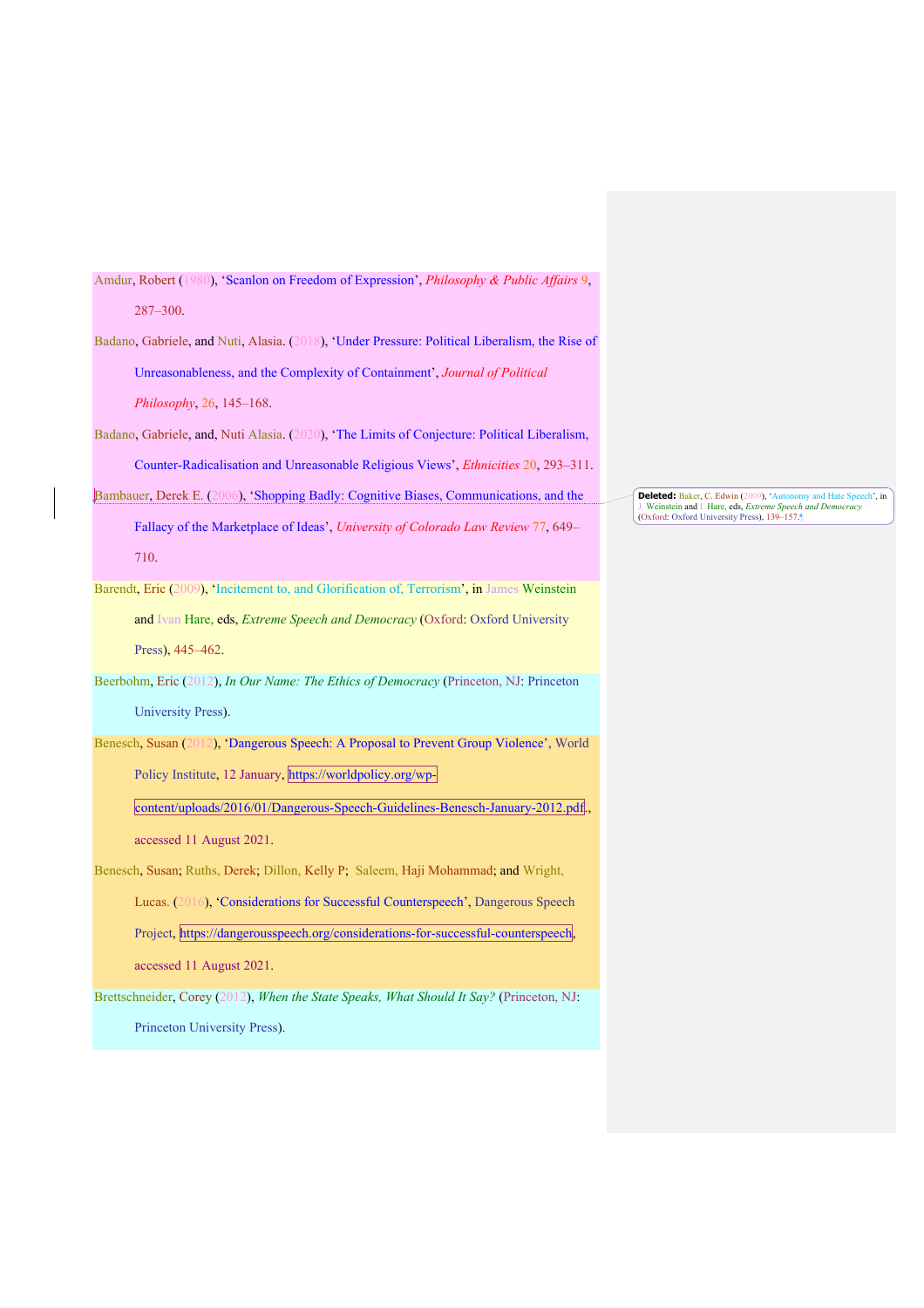Brison, Susan (1998), 'The Autonomy Defense of Free Speech', *Ethics* 108, 312–339., Billingham, Paul, and Parr, T. (2020), 'Enforcing Social Norms: The Morality of Public Shaming', *European Journal of Philosophy*, doi: https://doi.org/10.1111/ejop.12543.

- Brown, Alexander (2017a), 'What Is Hate Speech? Part 1: The Myth of Hate', *Law & Philosophy* 36, 419–468.
- Brown, Alexander. (2017b), 'What Is Hate Speech? Part 2: Family Resemblances', *Law & Philosophy* 36, 561–613.
- Brown, Alexander (2018), 'What Is So Special about Online (as Opposed to Offline) Hate Speech?', *Ethnicities* 18, 297–326.
- Brown, Rachel (2016), *Defusing Hate: A Strategic Communication Guide to Counteract Dangerous Speech* (Washington, DC: US Holocaust Memorial Museum).
- Choudhary, Tufyal (2009), 'The Terrorism Act 2006: Discouraging Terrorism', in James Weinstein and Ivan Hare, eds, *Extreme Speech and Democracy* (Oxford: Oxford University Press), 463–487.
- Clayton, Matthew, and Stevens, David. (2014), 'When God Commands Disobedience: Political Liberalism and Unreasonable Religions', *Res Publica* 20, 65–84.
- Cohen, Joshua (1989), 'Deliberation and Democratic Legitimacy', in Alan Hamlin and Philip Pettit, eds, *The Good Polity* (Oxford: Basil Blackwell), 17–34.
- Cohen-Almagor, Raphael (2015), *Confronting the Internet's Dark Side: Moral and Social Responsibility on the Free Highway* (Cambridge: Cambridge University Press).
- Delgado, Richard (1982), 'Words that Wound: A Tort Action for Racial Insults, Epithets, and Name-Calling', *Harvard Civil Rights–Civil Liberties Law Review* 17, 133–181.
- Delgado, Richard, and Stefanic, Jean (2014), 'Hate Speech in Cyberspace', *Wake Forest Law*

*Review* 49, 319–343.

**Deleted:** Brison, Susan, and Gelber, Katherine, eds (2019), *Free Speech in the Digital Age* (Oxford: Oxford University Press).¶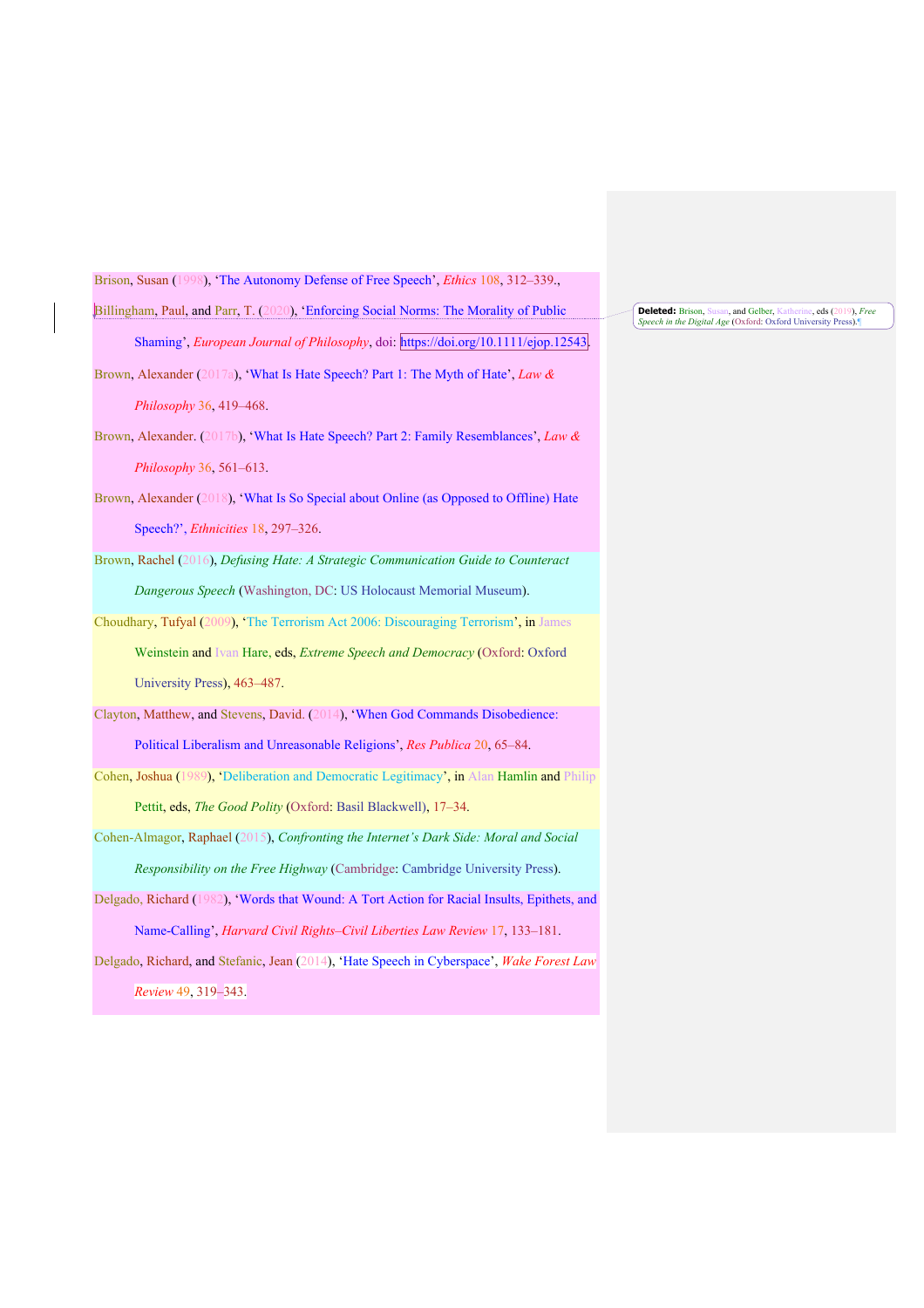Douek, Evelyn (2021), 'Governing Online Speech: From "Posts-as-Trumps" to

Proportionality and Probability', *Columbia Law Review* 121, 759–834.

- Dworkin, Ronald (1996), *Freedom's Law: The Moral Reading of the American Constitution* (Oxford: Oxford University Press).
- Dworkin, Ronald (2009), 'Forward', in James Weinstein and Ivan Hare, eds, *Extreme Speech and Democracy* (Oxford: Oxford University Press), 123–138.
- Franks, Mary Ann (2019), '"Not Where Bodies Live": The Abstraction of Internet

Expression', in Susan Brison and Katherine Gelber, eds, *Free Speech in the Digital Age* (Oxford: Oxford University Press), 137–149.

- Gagliardone, Iginio; Gal, Danit; Alves, Thiago; and Martinez, Gabriela (2015), *Countering Online Hate Speech* (New York: UNESCO).
- Gelber, Katherine (2012), 'Reconceptualizing Counterspeech in Hate Speech Policy (with a Focus on Australia)', in Michael Herz and Peter Molnar, eds, *The Content and Context of Hate Speech: Rethinking Regulation and Responses* (Cambridge: Cambridge University Press), 198–216.
- Gordon, Jill (1997), 'John Stuart Mill and the "Marketplace of Ideas"', *Social Theory & Practice*, 23, 235–249.
- Gutmann, Amy, and Thompson, Dennis (2004), *Why Deliberative Democracy?* (Princeton, NJ: Princeton University Press).
- Habermas, Jürgen (1962), *The Structural Transformation of the Public Sphere* (Cambridge, MA: Polity Press).

Habermas, Jürgen (1992), *Between Facts and Norms* (Cambridge, MA: MIT Press).

Hay, Carol (2011), 'The obligation to Resist Oppression', *Journal of Social Philosophy* 42, 21–45.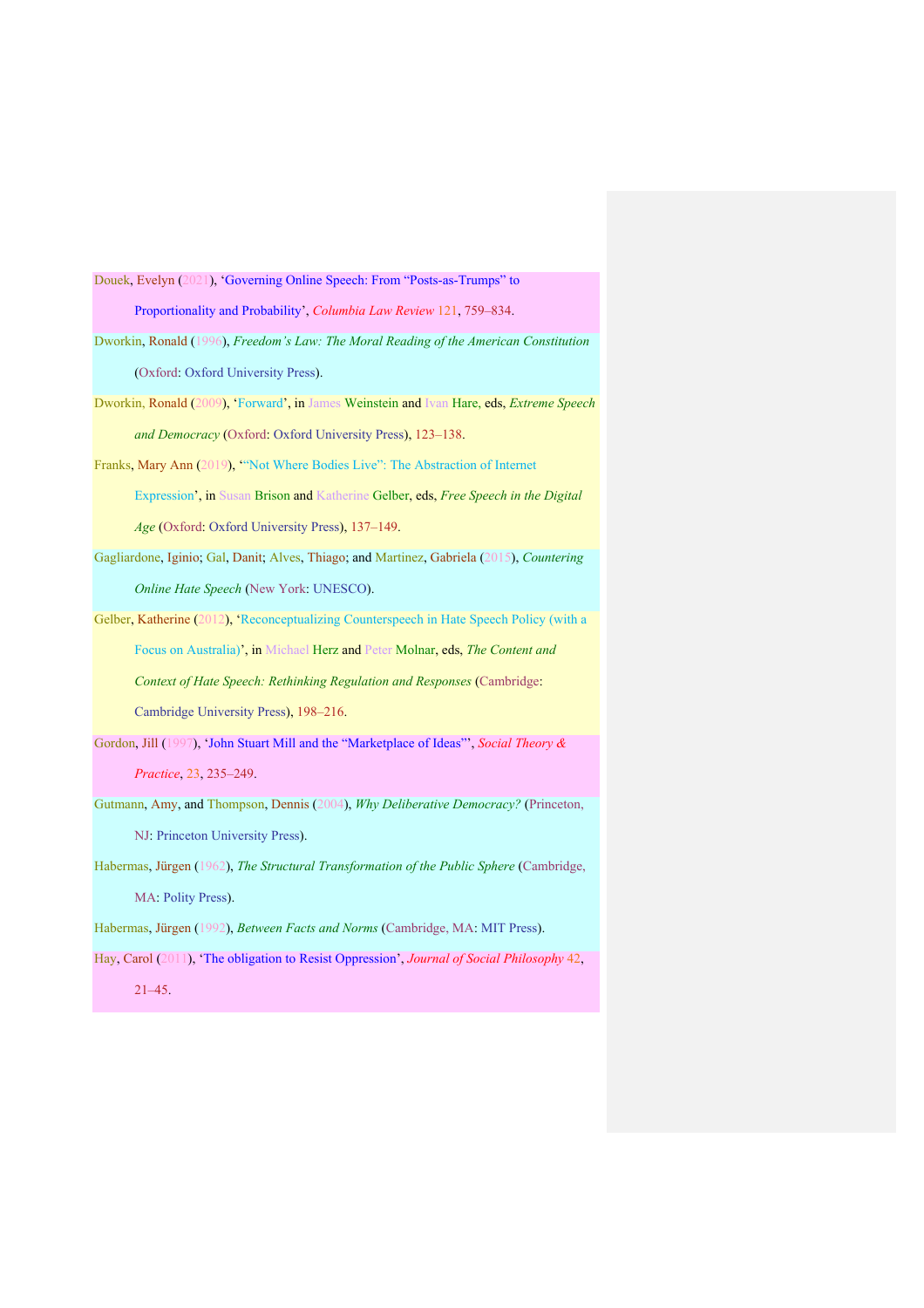Heinze, Eric (2016), *Hate Speech and Democratic Citizenship* (Oxford: Oxford University Press).

Herrman, John (2016), 'Social Media Finds New Role as News and Entertainment Curator', *New York Times*, https://www.nytimes.com/2016/05/16/technology/social-media-findsnew-roles-as-news-and-entertainment-curators.html, accessed 11 August 2021.

Hern, Alex (2020), 'Twitter Hides Donal Trump Tweet for "Glorifying Violence"', *The Guardian*, https://www.theguardian.com/technology/2020/may/29/twitter-hides-donaldtrump-tweet-glorifying-violence, accessed 11 August 2021.

- Herstein, Ori (2010), 'Responsibility in Negligence: Why the Duty to Care Is Not a Duty "To Try"', *Canadian Journal of Law and Jurisprudence* 23, 403–428.
- Heyman, Steven (2009), 'Hate Speech, Public Discourse, and the First Amendment', in James Weinstein and Ivan Hare, eds, *Extreme Speech and Democracy* (Oxford: Oxford University Press), 123–138.
- Howard, Jeffrey W. (2019a), 'Free Speech and Hate Speech', *Annual Review of Political Science* 22, 93–109.
- Howard Jeffrey W. (2019b), 'Dangerous Speech', *Philosophy & Public Affairs* 47, 208–254.
- Howard, Jeffrey W. (2019c), 'Terror, Hate, and the Demands of Counter-Speech', *British Journal of Political Science*, doi: https://doi.org/10.1017/S000712341900053X.
- Jackson, Benjamin F. (2014), 'Censorship and Freedom of Expression in the Age of Facebook', *New Mexico Law Review* 44, 121–167.
- Kendrick, Leslie (2017), 'Free Speech as a Special Right', *Philosophy & Public Affairs* 45, 87–117.
- Klonick, Kate (2018), 'The New Governors: The People, Rules, and Processes Governing Online Speech', *Harvard Law Review* 131, 1599–1670.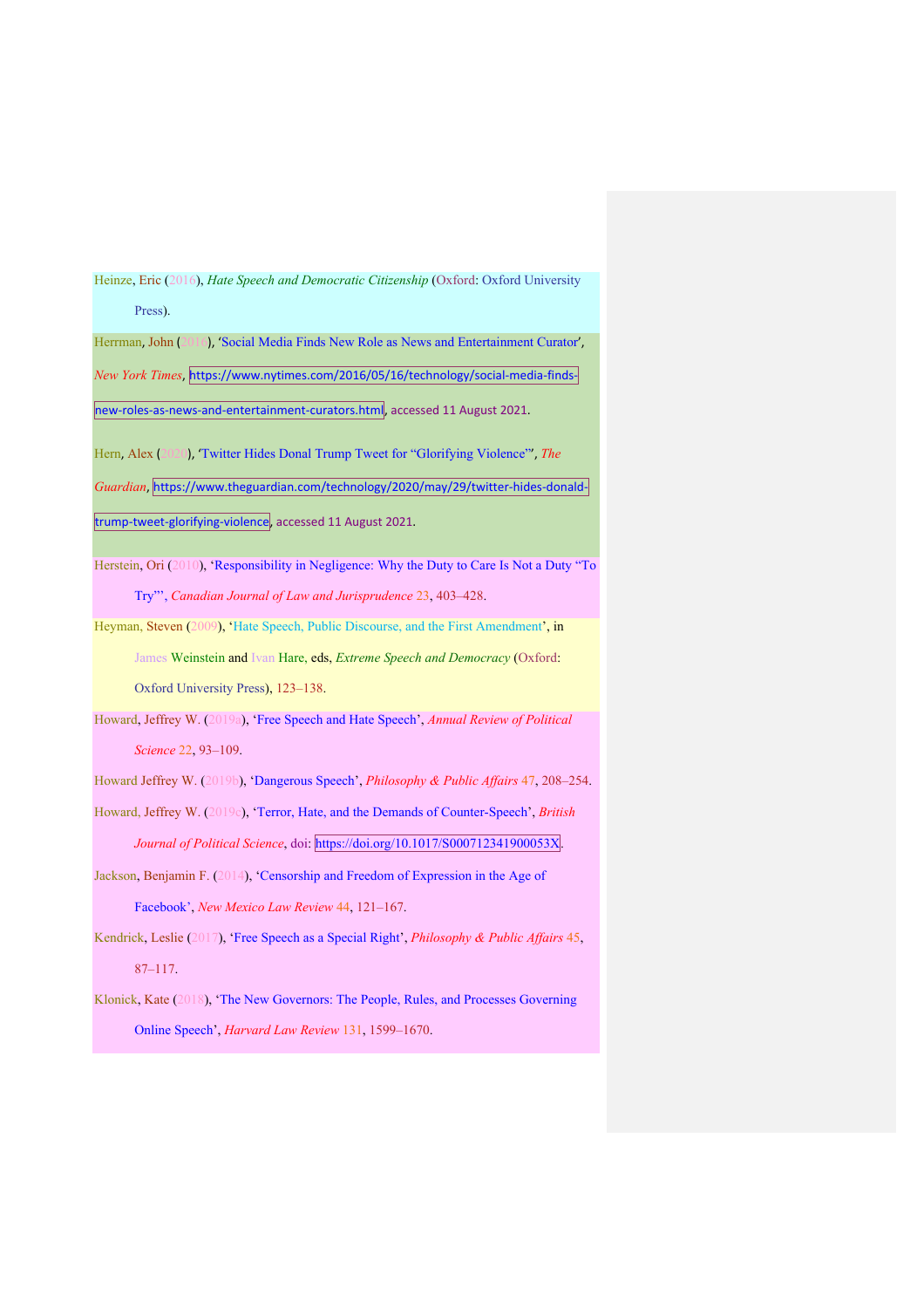Koltay, András (2019), *New Media and Freedom of Expression* (Oxford: Hart Publishing). Langton, Rae (2018), 'Blocking As Counter-Speech', in Daniel Fogal, Daniel W. Harris, and Matt Moss, eds, *New Work on Speech Acts* (New York: Oxford University Press), 144–164.

Landemore, Hélène (2012), *Democratic Reason* (Princeton, NJ: Princeton University Press). Lee, Timothy B. (2016), 'Mark Zuckerberg Is in Denial about How Facebook is Harming Our Politics', *Vox*, https://www.vox.com/new-money/2016/11/6/13509854/facebook-politicsnews-bad., accessed 11 August 2021.

- Lentz, Roberta (2011), 'Regulation as Linguistic Engineering', in Robin Mansell and Marc Raboy, eds, *The Handbook of Global Media and Communication Policy* (Oxford: Blackwell), 432–448.
- Lepora, Chiara and Goodin, Robert E. (2013), *On Complicity and Compromise* (Oxford: Oxford University Press).
- Lepoutre, Maxime (2017), 'Hate Speech in Public Discourse: A Pessimistic Defense of Counter-Speech', *Social Theory and Practice* 43, 851–885.
- Lepoutre, Maxime (2019), 'Can "More Speech" Counter Ignorance Speech?', *Journal of Ethics and Social Philosophy* 16, 155–191.
- Maitra, Ishani and McGowan, Mary Kate (2012), 'Introduction', in Ishani Maitra and Mary Kate McGowan (eds.), *Speech and Harm: Controversies Over Free Speech* (Oxford: Oxford University Press), 1–23.
- Meiklejohn, Alexander (1948), *Free Speech and Its Relation to Self-Government* (New York: Harper and Brothers).
- Meiklejohn, Alexander (1960), *Political Freedom* (New York: Harper and Brothers).
- Mill, John Stuart (1859/1978), *On Liberty*, ed. Elizabeth Rapaport (Indianapolis, IN:

Hackett).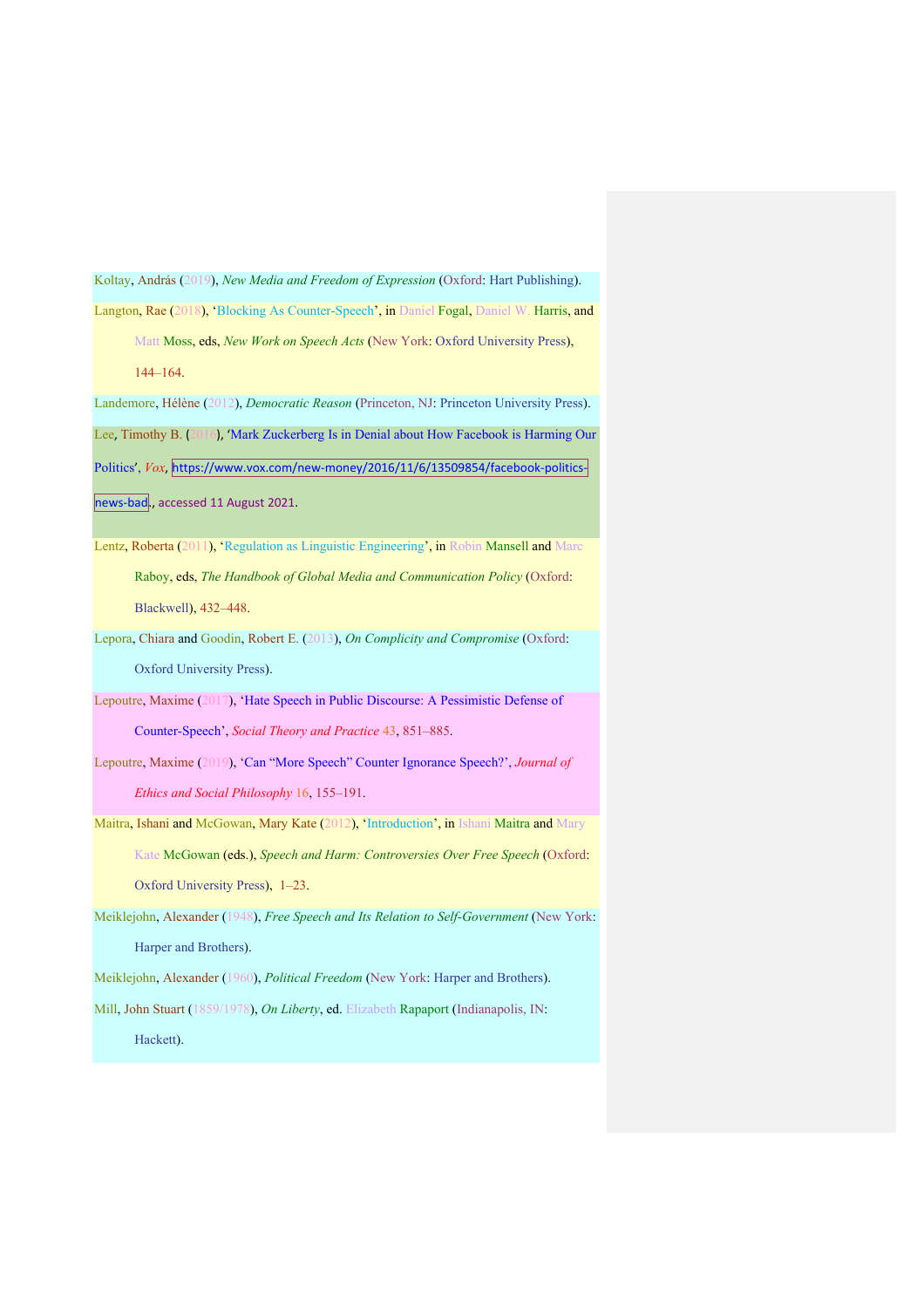Nash, Victoria (2019), 'Revise and Resubmit? Reviewing the 2019 Online Harms White Paper', *Journal of Media Law* 11, 18–27.

Pettit, Philip (2012), *On the People's Terms* (Cambridge: Cambridge University Press).

- PoKempner, Dinah (2019), 'Regulating Online Speech: Keeping Humans, and Human Rights, at the Core', in Susan Brison and Katherine Gelber, eds, *Free Speech in the Digital Age* (Oxford: Oxford University Press), 224–245.
- Post, Robert (1991), 'Racist Speech, Democracy, and the First Amendment', *William Mary Law Review* 32, 267–327.
- Post, Robert (2009), 'Hate Speech', in James Weinstein and Ivan Hare, eds, *Extreme Speech and Democracy* (Oxford: Oxford University Press), 123–138.
- Post, Robert (2011), 'Participatory Democracy as a Theory of Free Speech: A Reply', *Virginia Law Review* 97, 617–632.

Press Association (2016), 'Security Guard Jailed for Five Years over Tweets Glorifying Isis', *The Guardian*, https://www.theguardian.com/uk-news/2016/apr/28/security-guard-

mohammed-moshin-ameen-jailed-for-five-years-over-tweets-glorifying-isis., accessed 11

August 2021.

Quong, Jonathan (2010), *Liberalism without Perfection* (Oxford: Oxford University Press).

Rawls, John (1971/1999), *A Theory of Justice* (Cambridge, MA: Harvard University Press).

- Reid, Andrew (2020), 'Does Regulating Hate Speech Undermine Democratic Legitimacy? A Cautious "No"', *Res Publica* 26, 181–199.
- Rowbottom, Jacob (2012), 'To Rant, Vent and Converse', *Cambridge Law Journal* 71, 355– 383.
- Rowbottom, Jacob (2018a), **'**Written Evidence on Internet Regulation to the House of Lords Communications Committee',

http://data.parliament.uk/writtenevidence/committeeevidence.svc/evidencedocument/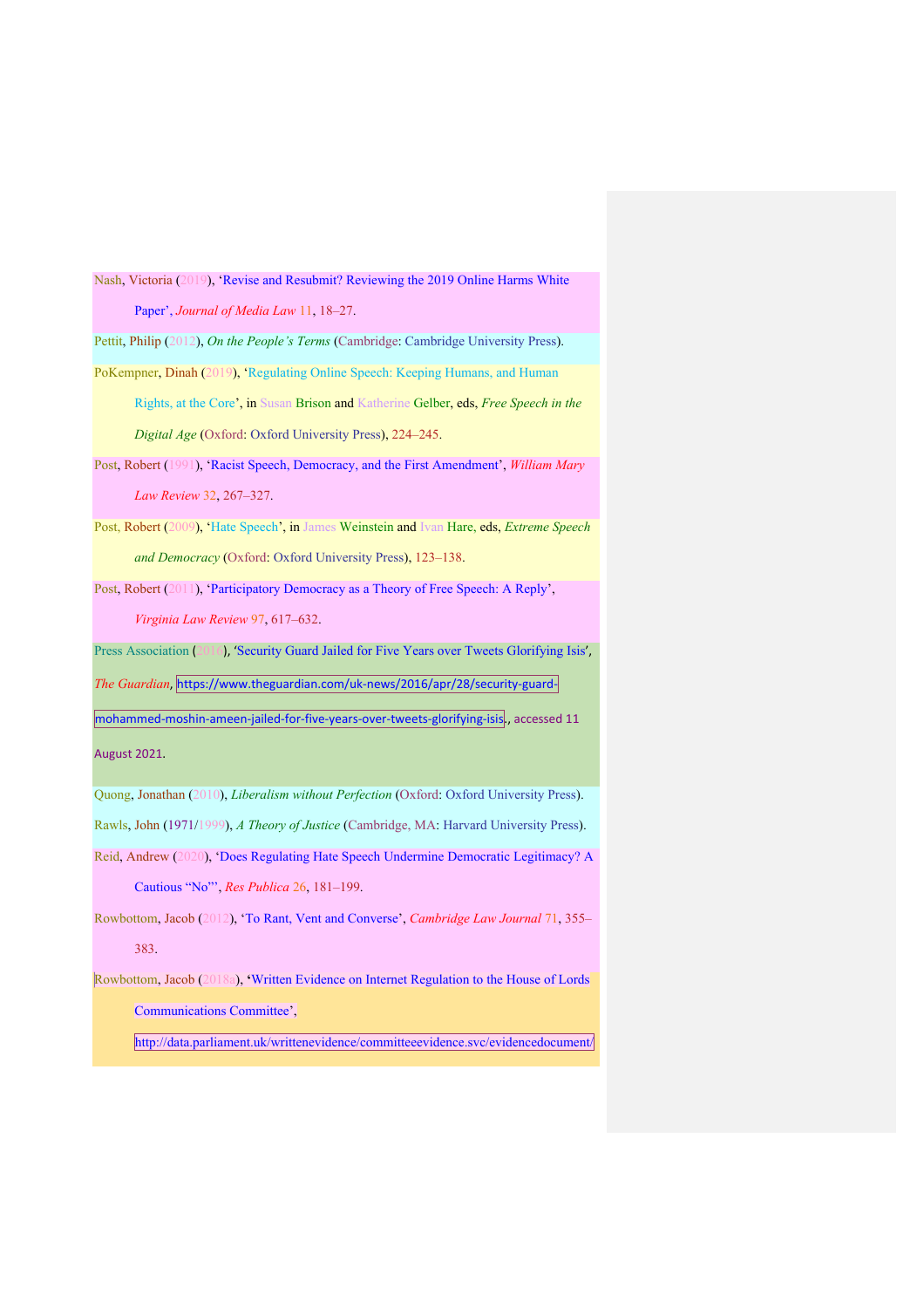communications-committee/the-internet-to-regulate-or-not-to-

regulate/written/82636.pdf., accessed 11 August 2021.

Rowbottom, Jacob (2018b), *Media Law* (Oxford: Hart Publishing).

- Scanlon, Thomas M. (1972), 'A Theory of Freedom of Expression', *Philosophy & Public Affairs* 1, 204–226.
- Scanlon, T. M. (1979), 'Freedom of Expression and Categories of Expression', *University of Pittsburgh Law Review* 40, 519–550.
- Scanlon, T. M. (2011), 'Comment on Shiffrin's Thinker-Based Approach to Freedom of Speech', *Constitutional Commentary* 27, 327–335.

Schauer, F. (1993), 'The Phenomenology of Speech and Harm', *Ethics* 103(4), 6350–6653.

Schauer, Frederocl (2019), 'Recipes, Plans, Instructions, and the Free Speech Implications of Words that Are Tools', in Susan Brison and Katherine Gelber, eds, *Free Speech in the Digital Age* (Oxford: Oxford University Press), 74–87.

- Schwartzman, Micah (2012), 'The Ethics of Reasoning from Conjecture', *Journal of Moral Philosophy* 9(4), 521–544.
- Scoccia, Danny (1996), 'Can Liberals Support a Ban on Violent Pornography?', *Ethics* 106, 776–799.
- Shiffrin, Seana (2014), *Speech Matters* (Princeton, NJ: Princeton University Press).

Stanley, Jason (2015), *How Propaganda Works* (Princeton, NJ: Princeton University Press).

Sunstein, Cass (1993), *Democracy and the Problem of Free Speech* (New York: Free Press).

Sunstein, Cass (2017), *#Republic: Divided Democracy in the Age of Social Media* (Princeton, NJ: Princeton University).

Tadros, Victor (2016), 'Permissibility in a World of Wrongdoing', *Philosophy & Public Affairs* 44, 101–132.

**Commented [OUP-CE5]:** AQ: The reference "Rowbottom, Jacob (2018a)" has not been cross-referred in the text. Please provide the cross-reference, or remove the reference from the reference list.

**Commented [HJW6R5]:** It is now referenced in the text on p.

22 (see where it says Rowbottom 2018a: 2)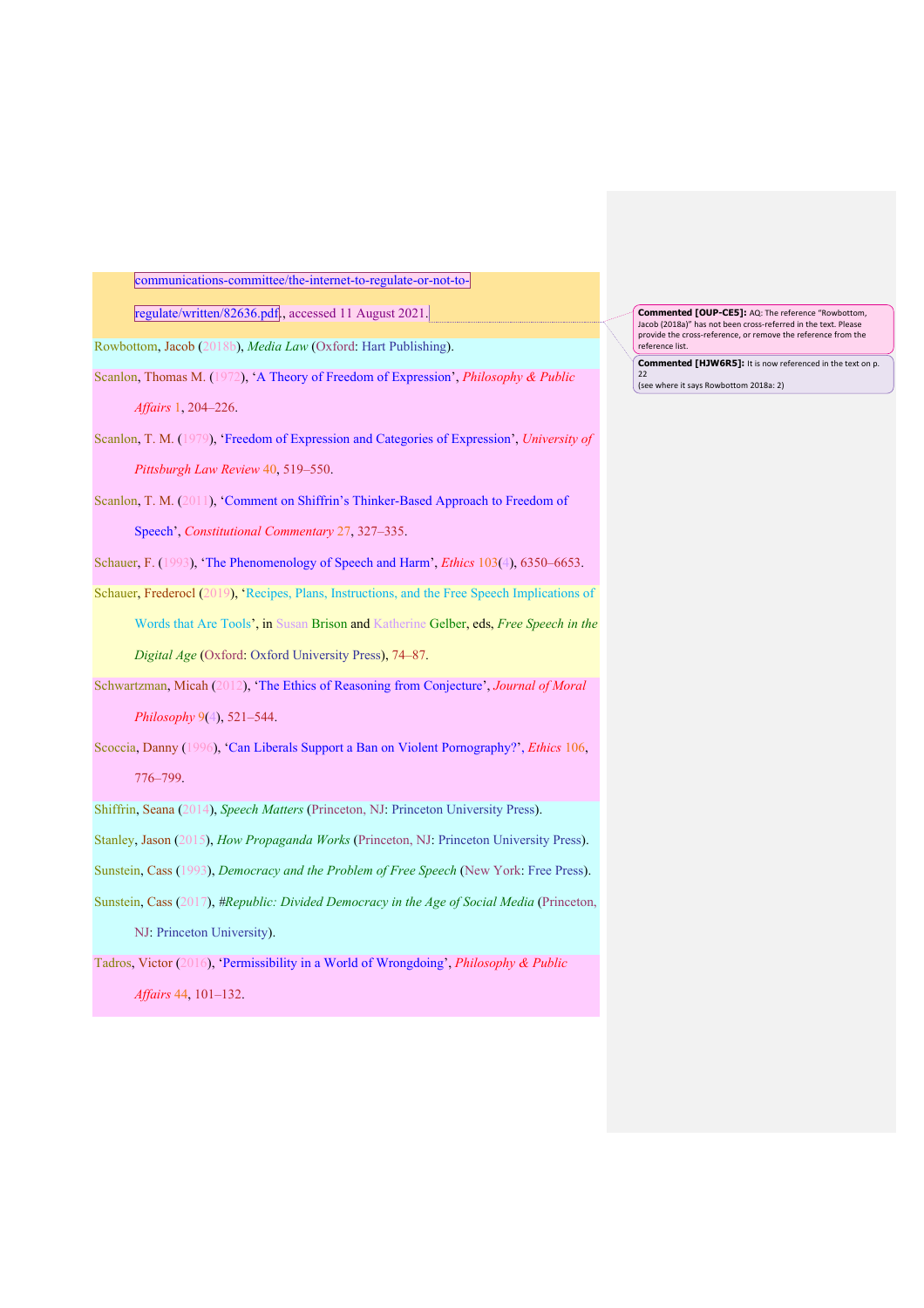Tambini, Damian (2019), 'The Differentiated Duty of Care: A Response to the Online Harms

White Paper', *Journal of Media Law* 11, 28–40.

- Theil, Stefan (2019), 'The Online Harms White Paper: Comparing the UK and German Approaches to Regulation', *Journal of Media Law* 11, 41–51.
- Tsesis, Alexander (2001), 'Hate in Cyberspace: Regulating Hate Speech on the Internet', *San Diego Law Review* 38, 817.
- Tsesis, Alexander (2017), 'Social Media Accountability for Terrorist Propaganda', *Fordham Law Review* 86, 605–631.

UK Government (2019), 'Online Harms White Paper',

https://www.gov.uk/government/consultations/online-harms-white-paper/online-

harms-white-paper, accessed 11 August 2021.

Ullman, Stefanie, and Tomalin, Marcus (2020), 'Quarantining Online Hate Speech:

Technical and Ethical Perspectives', *Ethics and Information Technology* 22, 69–80.

Waldron, Jeremy (1989), 'Rights in Conflict', *Ethics* 99, 503–19.

- Waldron, Jeremy (2012), *The Harm in Hate Speech* (Cambridge, MA: Harvard University Press).
- Weinstein, James, and Hare, Ivan, eds (2009), *Extreme Speech and Democracy* (Oxford: Oxford University Press).
- Weinstein, James (2009), 'Extreme Speech, Public Order, and Democracy: Lessons from The Masses', in James Weinstein and Ivan Hare, eds, *Extreme Speech and Democracy* (Oxford: Oxford University Press),
- Woods, Lorna (2019), 'The Duty of Care in the Online Harms White Paper', *Journal of Media Law* 11, 6–17.
- Woods, Lorna, and Perrin, William (2019), *Online Harm Reduction: A Statutory Duty of Care and Regulator* (Dunfermline: Carnegie UK).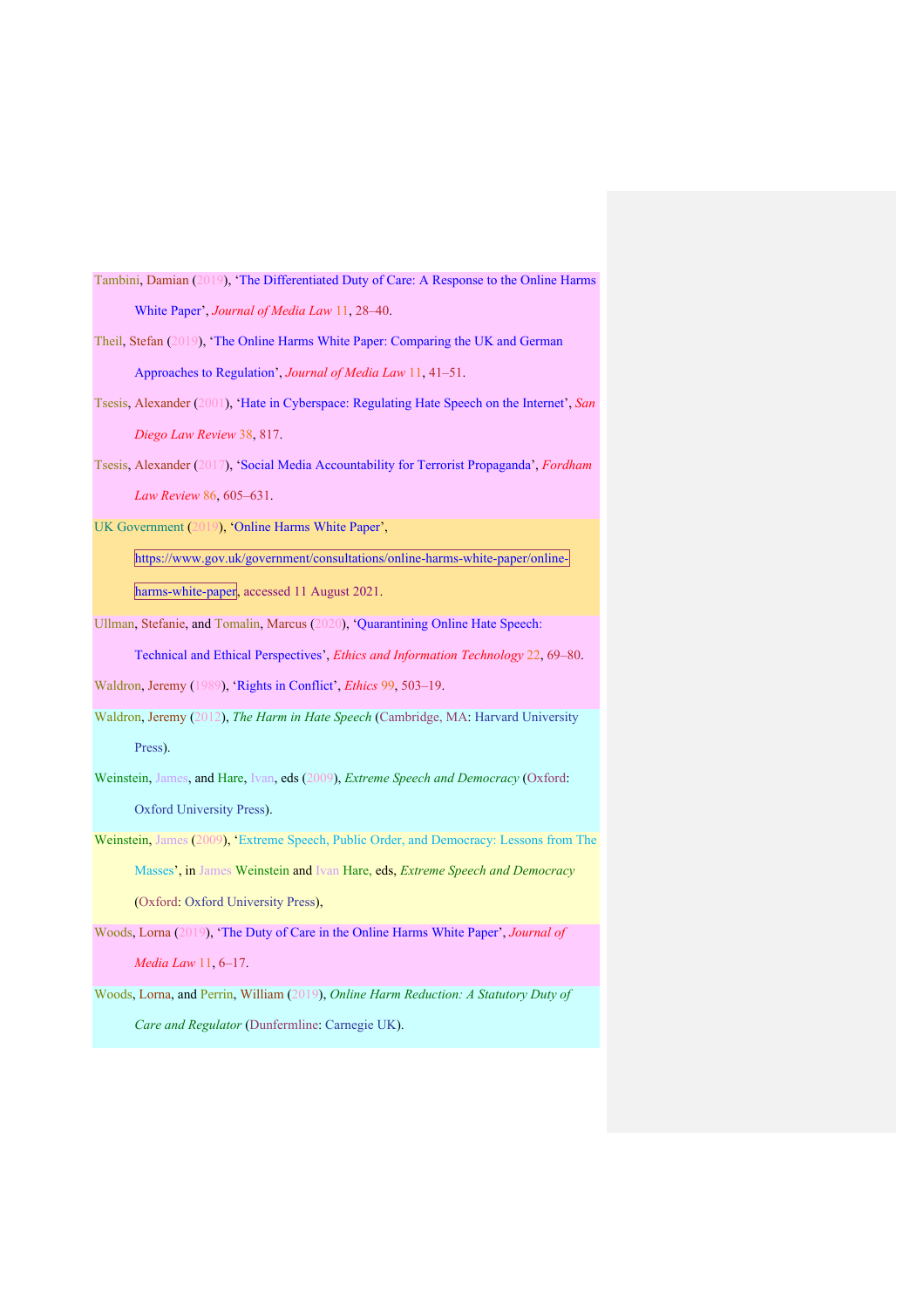$\frac{1}{2}$  I assume, for the sake of this entry, that such a free speech principle is defensible in the first place. Some scholars doubt this (see Alexander 2005, though cf. Kendrick 2017).

- $\frac{2}{3}$  There is much debate about how to define hate speech, which I do not pursue here; for some varying approaches, see Brison (1998: 313); Brown 2017a, 2017b; Quong 2010: 305n; Waldron 2012: 8–9).
- <sup>3</sup> I will largely focus on the categories of terrorist advocacy and hate speech, as they are the most pernicious forms of dangerous speech online and raise the thorniest free speech issues. Violent pornography is yet another much-discussed category, which also raises difficult free speech issues (see Scoccia 1996). And there are other forms of dangerous speech online, too, such as recipes for building bombs and instructions on how to commit crimes effectively (see Schauer 2019).
- $\frac{4}{3}$  This possibility is implied by Heinze (2016); he notes that democratic legitimacy sometimes needs to be compromised to achieve fundamental governmental aims, such as security—though he doubts that this is ever empirically necessary in longstanding stable, prosperous democracies. For related discussion, see Reid (2020).
- $\frac{5}{3}$  The thesis that the truth is bound to prevail through an open 'marketplace of ideas'—a view strongly associated with Mill, albeit controversially (Gordon 1997)—has been highly discredited in light of the huge empirical literature on cognitive bias. For a terrific review of the relevant empirical literature, see Bambauer (2006).
- $\frac{6}{3}$  This leaves open the important question of what counts as expressing a view. For example, does it qualify as sharing extreme content to 'like' someone else's post sharing that content, thereby promoting it in one's feed? For discussion, see Koltay (2019: 148).
- <sup>7</sup> My own view is that it is possible to interpret Shiffrin's theory in a manner compatible with restricting extremist speech; for this argument, see Howard (2019b: 228–230). One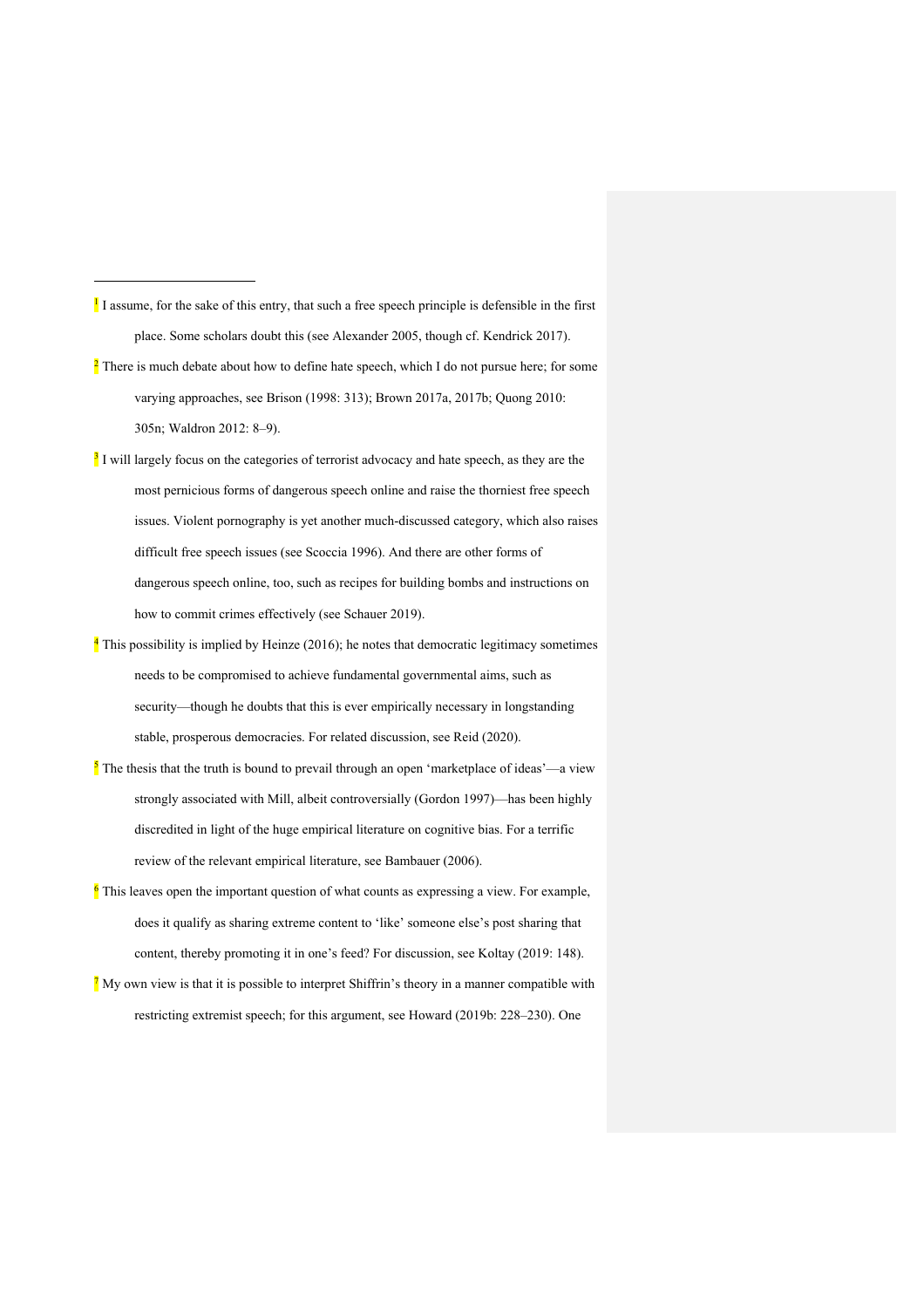important implication of Shiffrin's view is that *insincere* speech (e.g. by bots or those deliberately sewing discord by spewing inauthentic hateful sentiments) is largely unprotected by free speech, and so, in principle, permissibly regulated.

- <sup>8</sup> It is precisely on the condition that social media platforms refrain from exerting strong control over users' speech that they are, at the time of this publication, granted considerable immunity for users' illegal speech by the widely disputed Section 230 of the Communications Decency Act in the United States. For philosophical reflection on Section 230, see Franks (2019).
- <sup>9</sup> This is spelled out in Article 14 of the Electronic Commerce Directive. A notice-andtakedown approach presently applies in the United States as well, but is largely limited to issues of copyright infringement, as per the Digital Millennium Copyright Act. Notice-and-takedown also characterizes the controversial Network Enforcement Act in Germany (*Netzwerkdurchsetzungsgesetz*), enacted in 2017.
- $\frac{10}{10}$  The discourse of complicity is not typically used in conjunction with this debate, but I believe it is a plausible framework within which to capture the nature of the wrong as a moral matter. Whether we should think of social media companies as *genuine legal accomplices* in the crimes committed by their users, such that they could be criminally prosecuted for some new inchoate offence ('criminal platforming'), is a further policy question.
- <sup>11</sup> One promising proposal is that content flagged as extreme by artificial intelligence could be 'quarantined' prior to its review by human moderators—whereby prospective viewers would be notified before seeing it that it is potentially hateful (Ullmann and Tomalin 2020).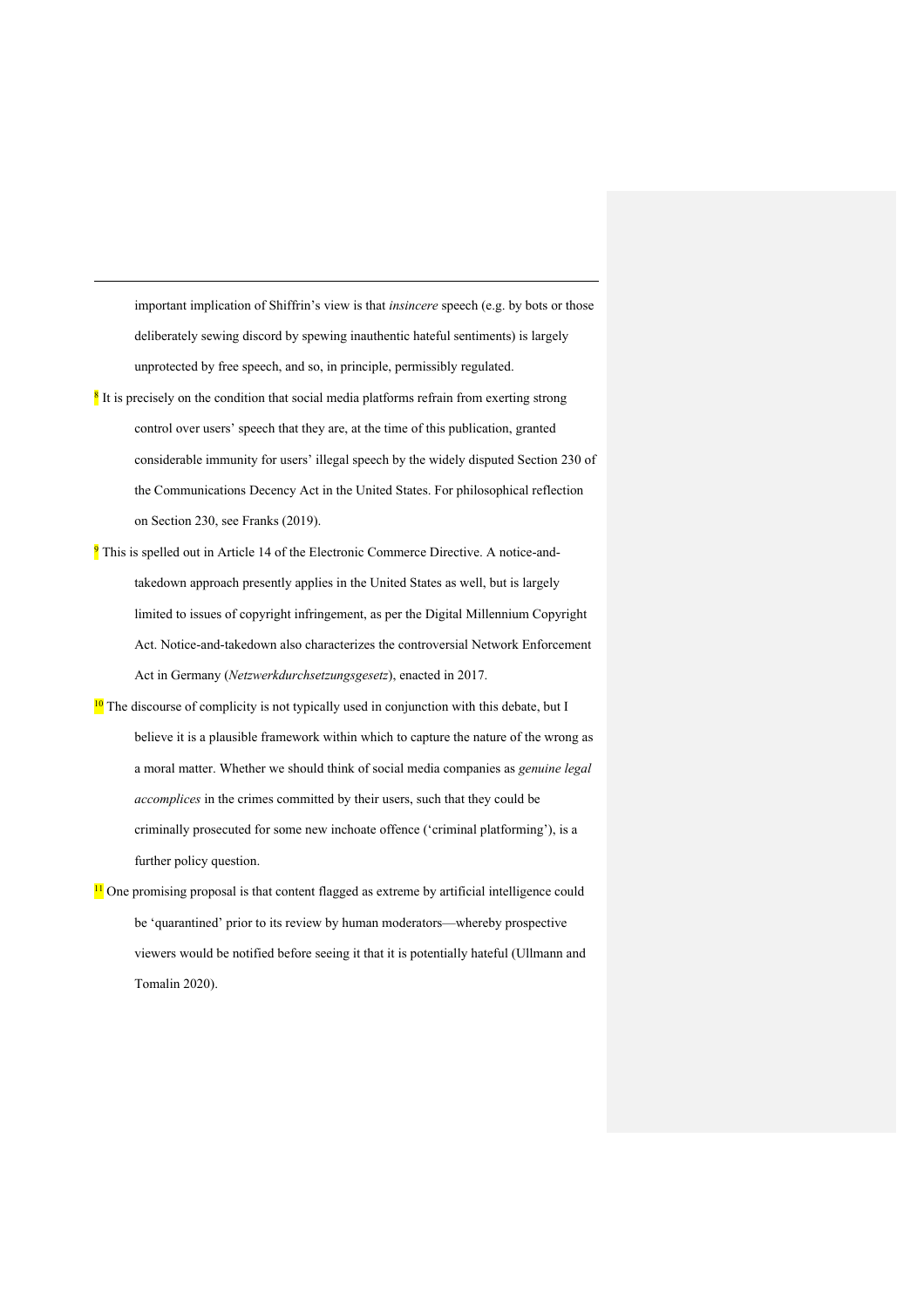$\frac{12}{2}$  The idea that social media networks have positive responsibilities not simply to take down harmful speech, but also to keep up legitimate speech is certainly reflected in the popular backlash to cases in which networks remove clearly valuable content, as when Facebook mistakenly removed a famous photograph from the Vietnam War; see https://www.theguardian.com/technology/2016/sep/09/facebook-reinstates-napalmgirl-photo, accessed 11 August 2021.

- <sup>13</sup> Different complications are raised by the fact that authoritarian countries have pushed for clearly excessive and impermissible regulation of social media companies (e.g. demanding them to remove content critical of state policy). If the price of doing business in an authoritarian country is to serve as a tool for the repression of citizens' legitimate speech, this is too great a cost.
- $\frac{14}{11}$  While I have focused on citizens' counter-speech in this section, it is also possible for social media companies themselves to engage in counter-speech (e.g. by putting warning labels around certain content indicating that it violates their community standards). In the case of extreme speech that comes in the form of misinformation, companies can also post links to fact-checking websites. And companies can also combine counter-speech with other methods, such as when Twitter places extreme speech behind an interstitial screen, forcing users to click through to see it and limiting the possibility of re-tweeting without comments. This occurred in response to US President Donald Trump's claim—'When the looting starts, the shooting starts', which was interpreted as an incendiary threat against Black Lives Matter protesters (see Hern 2020).